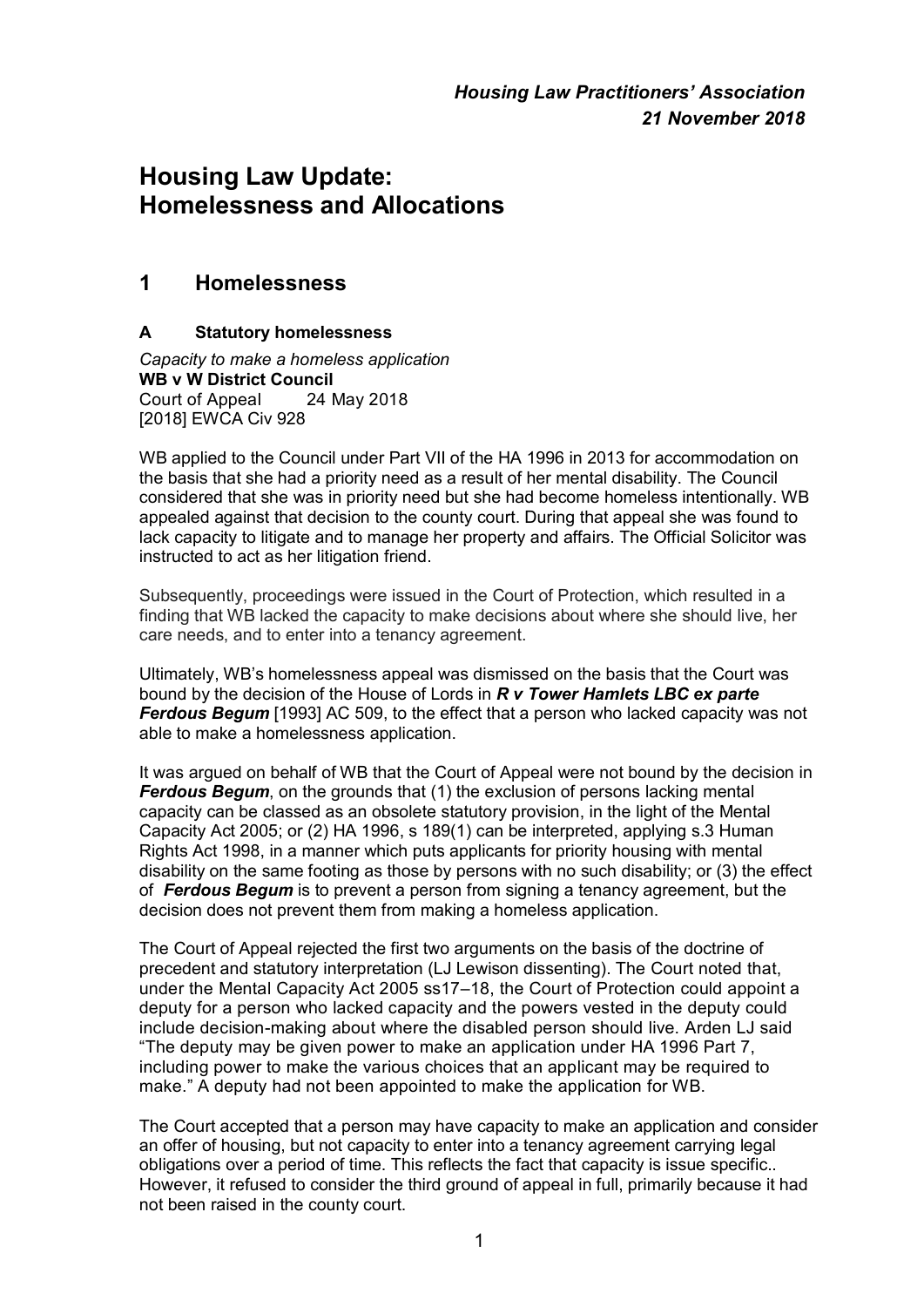Lord Justice Lewison was prepared to go further, and addressed the question whether it is possible to interpret the Housing Act 1996 as enabling an application to be made by or on behalf of a person without mental capacity. He stated:

Lady Justice Arden has adverted to the possibility of the appointment of a deputy or the execution of a lasting power of attorney. A deputy may make decisions on behalf of the person without capacity to the extent that his or her appointment allows. As Lady Justice Arden points out those powers may include a power to decide where a person is to live … and a power to acquire property on his or her behalf…. If authorised to do so by his or her appointment a deputy could make the application, decide whether to accept offered accommodation, and enter into a tenancy on behalf of the person without capacity.

However, there was no-one in this case who had the power to make such decisions on WB's behalf. The mere fact that the Court of Protection authorised a council official to sign a tenancy agreement was not enough.

#### *It was not reasonable for a severely disabled woman to remain in her accommodation: guidance as to the correct approach in fulfilling the public sector equality duty* **Lomax v Gosport BC** [2018] EWCA Civ 1846 1 Aug 2018

Ms Lomax was severely disabled and wheelchair bound. She was unable to live independently and required 24 hour care. She lived in a rural area in Dorset 70 miles from her family in Gosport. She was housebound, isolated and unable to alleviate her increasingly deteriorating physical and mental health conditions. Her current care provision was unsustainable and her needs were not capable of being met in her present home. The medical evidence pointed to a move to Gosport as essential for her wellbeing.

L applied to Gosport Borough Council for assistance as a homeless person, on the basis that it was not reasonable for her to continue to occupy her accommodation. She needed to be near her family who could provide her with the necessary support.

However, the Council refused her application and upheld the refusal on review. The reviewing officer considered that it was reasonable for L to continue to occupy her current accommodation having regard to the general housing circumstances prevailing in the Gosport area. It was stated that there were a number of people in the Gosport area who lived in accommodation that was "not ideal for them".

L's appeal was dismissed by the county court judge. The judge drew a distinction between "disability" and "illness" for the purposes of the Equality Act and referred to L as having a "social desire" to move, rather than a mental health disability.

L's appeal to the Court of Appeal was allowed. The Court held that:

- The public sector equality duty (PSED) applies at all stages of the decision making process. It is not a matter which can be compartmentalised and must permeate the entire decision-making process.
- Any consideration of the general housing conditions in the Council's area must identify appropriate comparators and take account of the needs of the particular applicant and the needs of others without such disabilities in order to have the sharp focus needed to properly comply with the PSED.
- The reviewing officer had failed to comply with the PSED which requires that a disabled person may be treated more favourably than a person who is not disabled.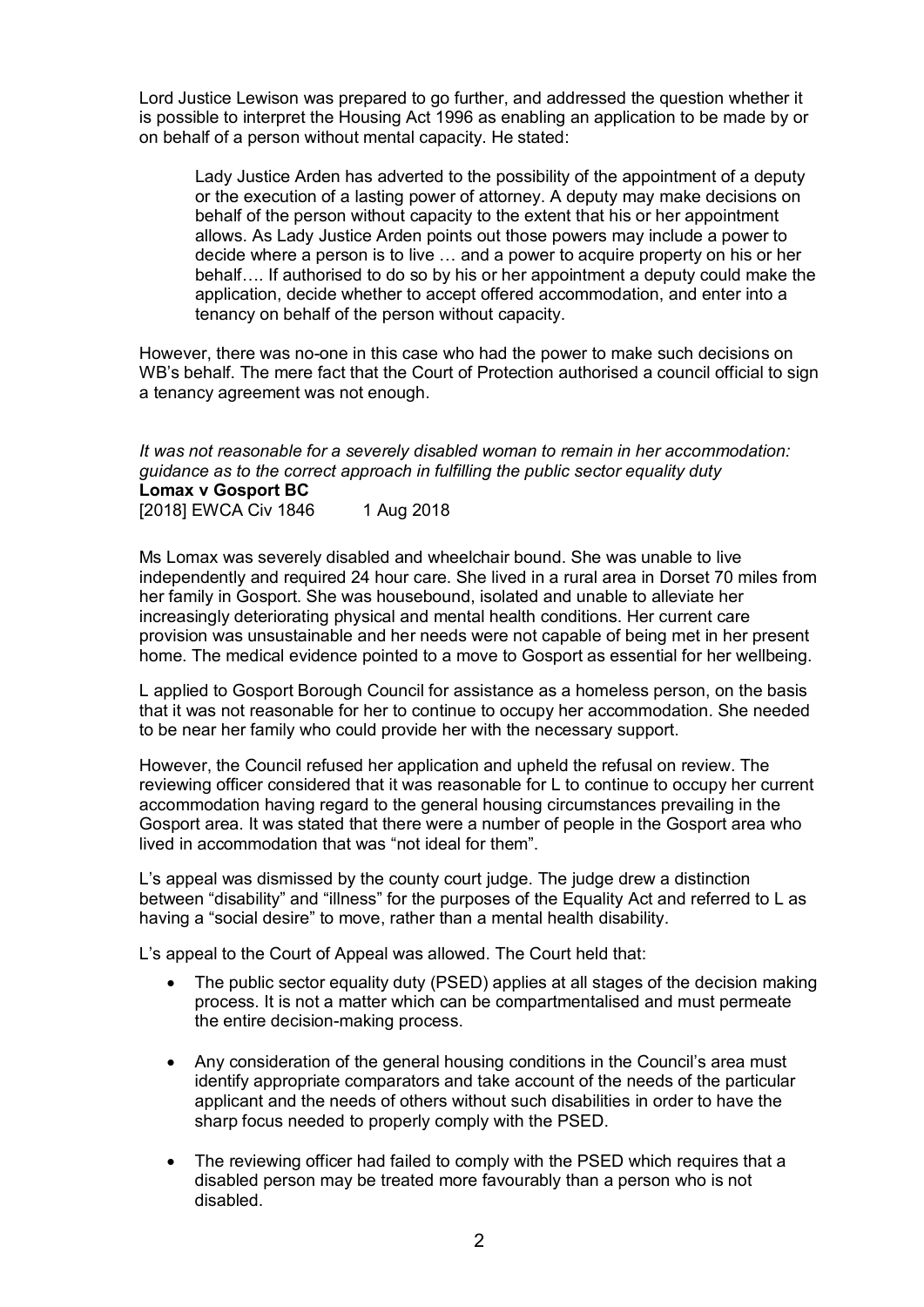It was not enough for the reviewing officer merely to acknowledge L's health concerns. The reviewer had failed to account for the impact which the location of the property was having on L, regardless of its physical adaptation, and that it was in fact positively causing a deterioration in her health. She was not therefore simply in the "same unfortunate boat" as everyone else.

Section 149 Equality Act 2010 (the PSED) required the local authority to have regard to the duty to take steps to meet the different needs of a disabled person as compared to those who were not disabled. The Court approved a structured approach to considering whether accommodation is reasonable to occupy for a disabled person, following a similar approach to the Supreme Court in *Hotak v Southwark LBC*. This requires the decisionmaker to focus sharply on (1) the fact (2) extent and (3) likely effect of disability for as long as the applicant continues to occupy the current accommodation; (4) the accommodation needs arising from those disabilities and the extent to which current accommodation meets those needs; (5) a comparison between those needs and the needs of others without the disabilities; and (6) a recognition that a disabled applicant might need to be treated more favourably than others without the disability.

#### *Applicant's claim for damages for breach of article 8 ECHR failed* **[R \(on the application of McDonagh\) v Enfield LBC](http://www.bailii.org/ew/cases/EWHC/Admin/2018/1287.html)** [2018] EWHC 1287 (Admin)

Ms M had had fled her home in Ireland as a result of domestic violence. She had three children, one of whom had spastic quadriplegic cerebral palsy and relied on a wheelchair. The family eventually found a two-storey house, but the two bedrooms and bathroom were on the first floor and inaccessible to her disabled son. Accordingly, the son had to be washed in the living-room where there was also a portable commode for him.

In March 2015, M requested housing assistance from the Council. The Council accepted that the accommodation was unsuitable for the family but treated the application as one under Part 6, Housing Act 1996 (*i.e.* for an allocation), rather than Part 7, 1996 Act and the family were placed in the housing allocation waiting list.

In July 2017, M's solicitors asked the Council to deal with the case as a homeless application under Part 7. Subsequently, M brought proceedings for judicial review. No interim accommodation was provided but, in February 2018, the Council accepted that M was owed the full housing duty.. Suitable accommodation was provided in March 2018.

The judicial review continued as a damages only claim. M sought damages for the Council's failure to accept and process a homelessness application between March 2015 and July 2017, and the corresponding failure to provide interim accommodation, on the basis that this amounted to a breach of article 8 ECHR.

The Judge acknowledged that the Claimant had to look after her son and her other children "in extremely difficult circumstances" and considered it "a testament to her devotion and character that she has managed to do so." He was satisfied that the Council had breached its duty under s.188 Housing Act 1996. Although the Claimant had made her application under Part 6, rather than Part 7, and described herself as "not homeless'. the Council had reason to believe that she was homeless because the evidence suggested that the property she and her children were living in was not reasonable to continue to occupy. That should have that triggered Part 7 duties.

However, breaches of statutory duty under Part 7 of the Housing Act 1996 do not, by themselves, constitute a contravention of article 8. The article 8 right to a private life might be infringed if they do not have access a toilet or washing facilities at home for a prolonged period or, potentially, if their private and family life is grossly undermined by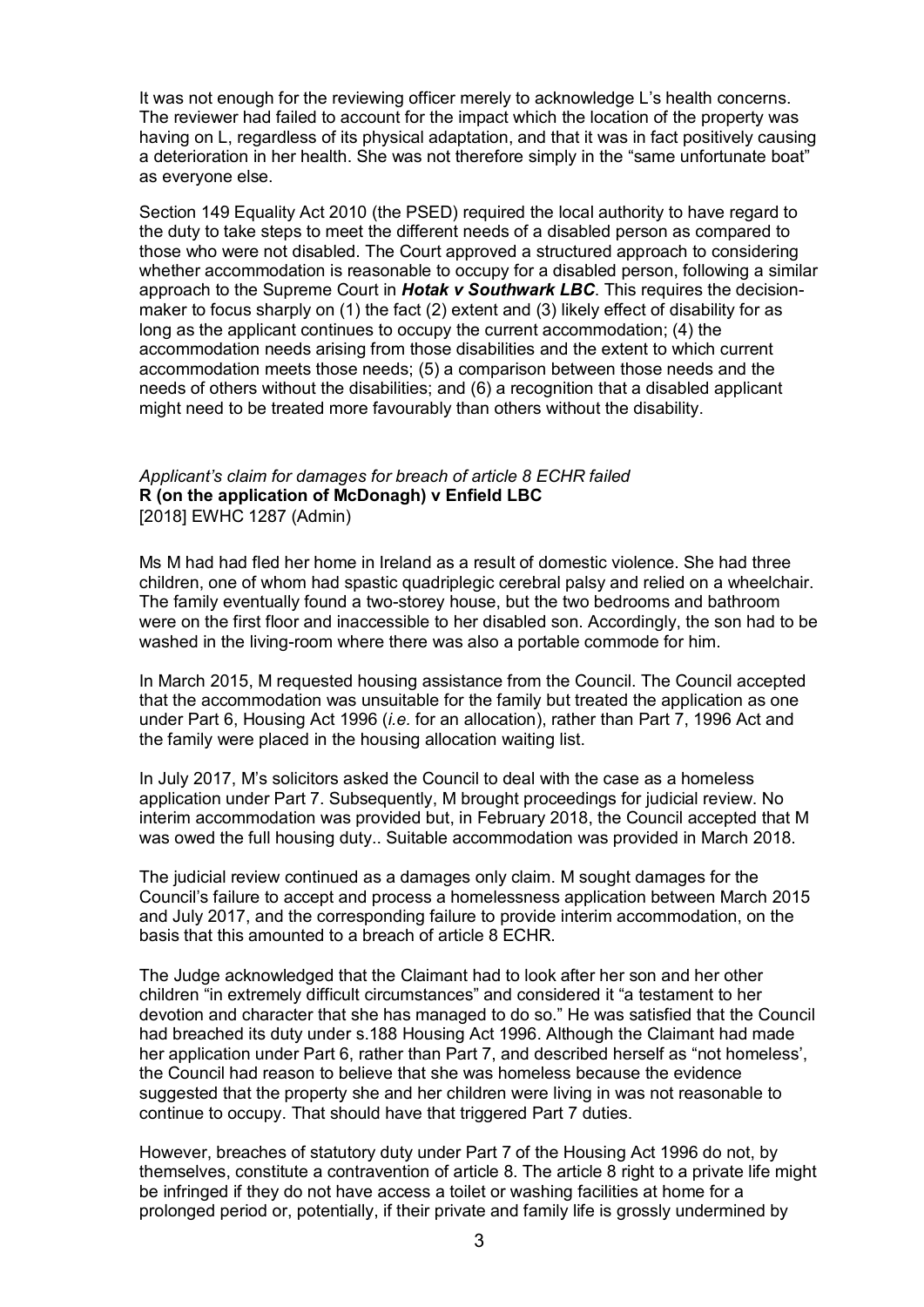having to look after a family member because they do not have such access.

The Court noted that it is not possible to claim damages for breach of statutory duty against a local housing authority which has failed to provide accommodation as required by the Housing Act (*O'Rourke v Camden London Borough Council* [1998] AC 188). However, if there are special circumstances which interfere with private or family life, a homeless person can rely upon Article 8 of the European Convention on Human Rights in conjunction with Part 7 of the Housing Act 1996 in order to found a damages claim for failure to provide accommodation.

However, having considered all the circumstances of the case, it was held that the Council had not acted incompatibly with article 8 and M was therefore not entitled to damages under the Human Rights Act. It was not obvious that the measures sought, if implemented, would have contributed positively to the development of her personality and integrity to a substantially greater extent. (There was no claim on behalf of the disabled son.) In M's case, the additional burden she faced in caring for her son in unsuitable accommodation did not amount to denial of *her* article 8 rights. Family life had continued, although under significant strain.

# **B Eligibility for assistance**

*Council not entitled to revisit decision on eligibility* **R (Sambotin) v LB Brent** Court of Appeal 31 July 2018 [2018] EWCA Civ 1826

S was a 31-year-old Romanian citizen who came to the UK for work in October 2013. In September 2015, while on holiday in Romania, he was involved in a serious car accident which left him wheelchair-bound and unable to work. In August 2016, he applied as homeless to Waltham Forest LBC who decided that he was not eligible for assistance. In December 2016, S made a fresh application to Brent LBC.

Brent accepted that S was homeless, eligible for assistance, in priority need and not intentionally homeless but found that he did not have a local connection with its area but did have a local connection with Waltham Forest. Brent referred S's application to Waltham Forest LBC. However, Waltham Forest refused to accept the referral on the basis that S was not eligible for assistance. Brent therefore withdrew the referral. Subsequently, however, Brent issued S with a fresh s.184 decision letter, notifying him that he was not eligible for assistance. S applied for judicial review.

S's application was upheld in the Administrative Court. Brent appealed, on the basis that it had made no final decision as to the nature of the duty.

The Court of Appeal dismissed Brent's appeal. It accepted that a local authority is entitled to revisit a decision which it has already made under Part 7 HA 1996 in circumstances where there has been fraud or deception (*R v Southwark LBC ex p Dagou* (1995) 28 HLR 72) or a fundamental mistake of fact (*Porteous v West Dorset D***C** [2004] EWCA Civ 244).

However, in this case it was clear that the Council had completed its enquiries and that had accepted a full housing duty under the Act before it had made the local connection referral. There was no fraud or fundamental mistake of fact which could justify revising its decision on eligibility.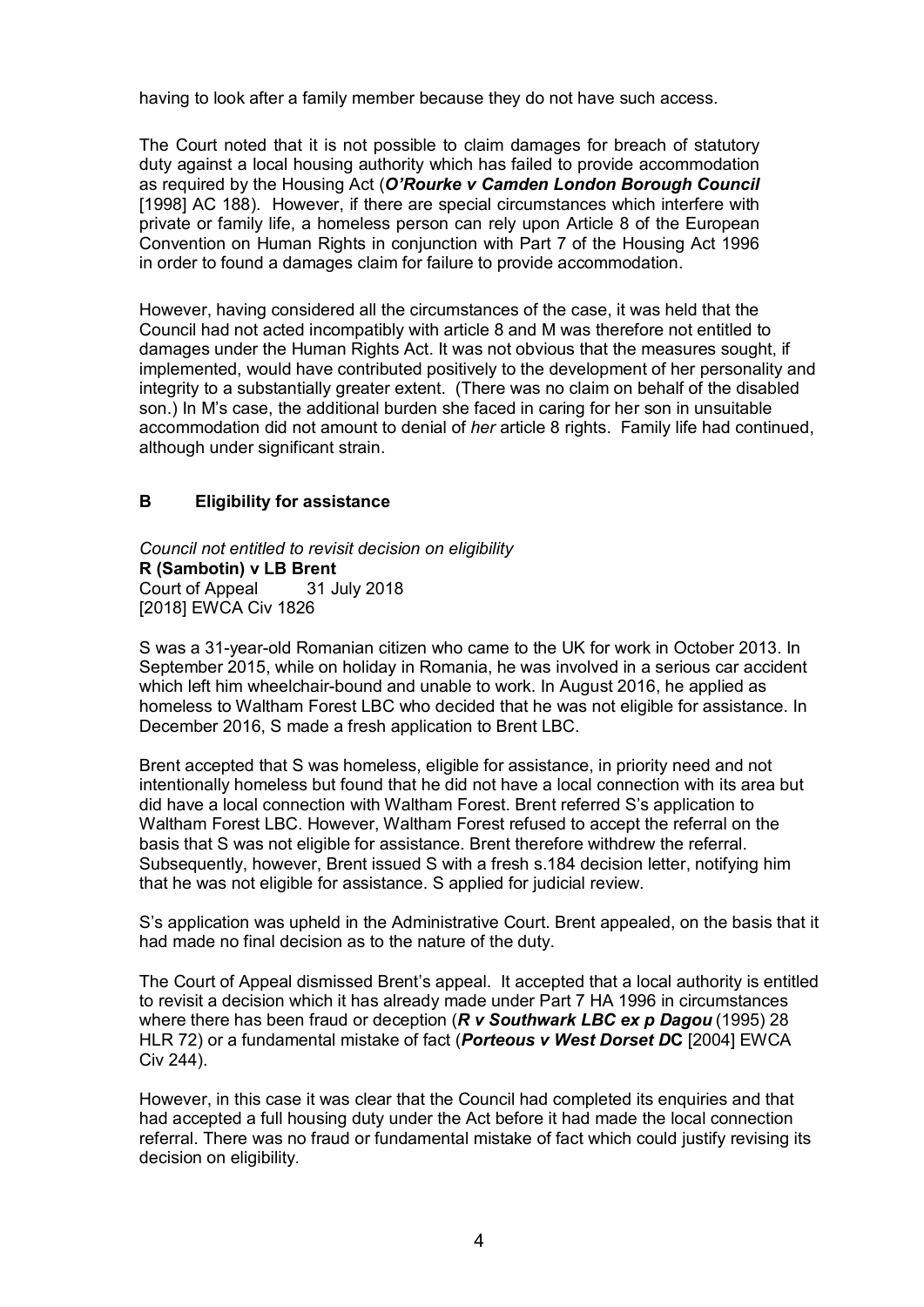### **Additional classes of persons subject to immigration control now eligible for homeless assistance**

The [Allocation of Housing and Homelessness \(Eligibility\) \(England\) \(Amendment\)](http://www.legislation.gov.uk/uksi/2018/730/regulation/2/made)  [Regulations 2018](http://www.legislation.gov.uk/uksi/2018/730/regulation/2/made) (SI 2018/730) amend the Allocation of Housing and Homelessness (Eligibility) (England) Regulations 2006 with effect from  $9<sup>th</sup>$  July 2018 to add an additional class of persons subject to immigration control who are eligible under Part VI and Part VII.

The new category comprises people granted leave because they were transferred to the UK under section 67 of the Immigration Act 2016. S.67 requires the UK to take in up to 480 unaccompanied children from Europe and provide support for them. A new form of limited leave to remain has been created by s.35AZH of the Immigration Rules to cover young people transferred on this basis who have not been granted refugee status or humanitarian protection.

An accompanying letter from the Secretary of State explains that the Government anticipates that such unaccompanied children will primarily be the responsibility of social services departments, rather than housing departments, and that these amendments have been made so as to facilitate planned and sustainable accommodation for such children once they have turned 16 and begin to make plans to leave the care of social services.

### *Persons with 'Calais Leave'*

The [Allocation of Housing and Homelessness \(Eligibility\) \(England\) \(Amendment\) \(No. 2\)](http://www.legislation.gov.uk/uksi/2018/1056/contents/made)  [Regulations 2018](http://www.legislation.gov.uk/uksi/2018/1056/contents/made) come into force on 1 November 2018, amend the Allocation of Housing and Homelessness (Eligibility) (England) Regulations 2006 (SI 2018/1056) and prescribe an additional class of persons who are eligible for an allocation of housing or homelessness assistance under the 1996 Act. These persons are those who are habitually resident and who have 'Calais leave' to remain. The expression 'Calais leave' is defined in the Immigration Rules at rule 352J. See also the letter to Local Authorities from MHCLG dated 11 October 2018. This extension is expected to benefit approximately 115 children.

# **Retained status for self-employed EEA nationals**

**Reg 6 of the Immigration (European Economic Area) Regulations 2016/1056** was amended on 24 July 2018 so that the rights of self-employed EEA nationals mirror those of workers. A person who is no longer in self-employment must continue to be treated as a self-employed person provided that the person:

- is temporarily unable to engage in activities as a self-employed person as a result of an illness or accident;
- is in duly recorded involuntary unemployment after having worked in the UK for at least one year and has registered as a jobseeker, is seeking employment/selfemployment and has a genuine prospect of being engaged;
- is in duly recorded involuntary unemployment after having worked as a selfemployment person for less than a year and has registered as a jobseeker, is seeking employment/self-employment and has a genuine prospect of being engaged. Where an EEA national has been self-employed for less than a year, they can only retain the status as a self-employed person for six months;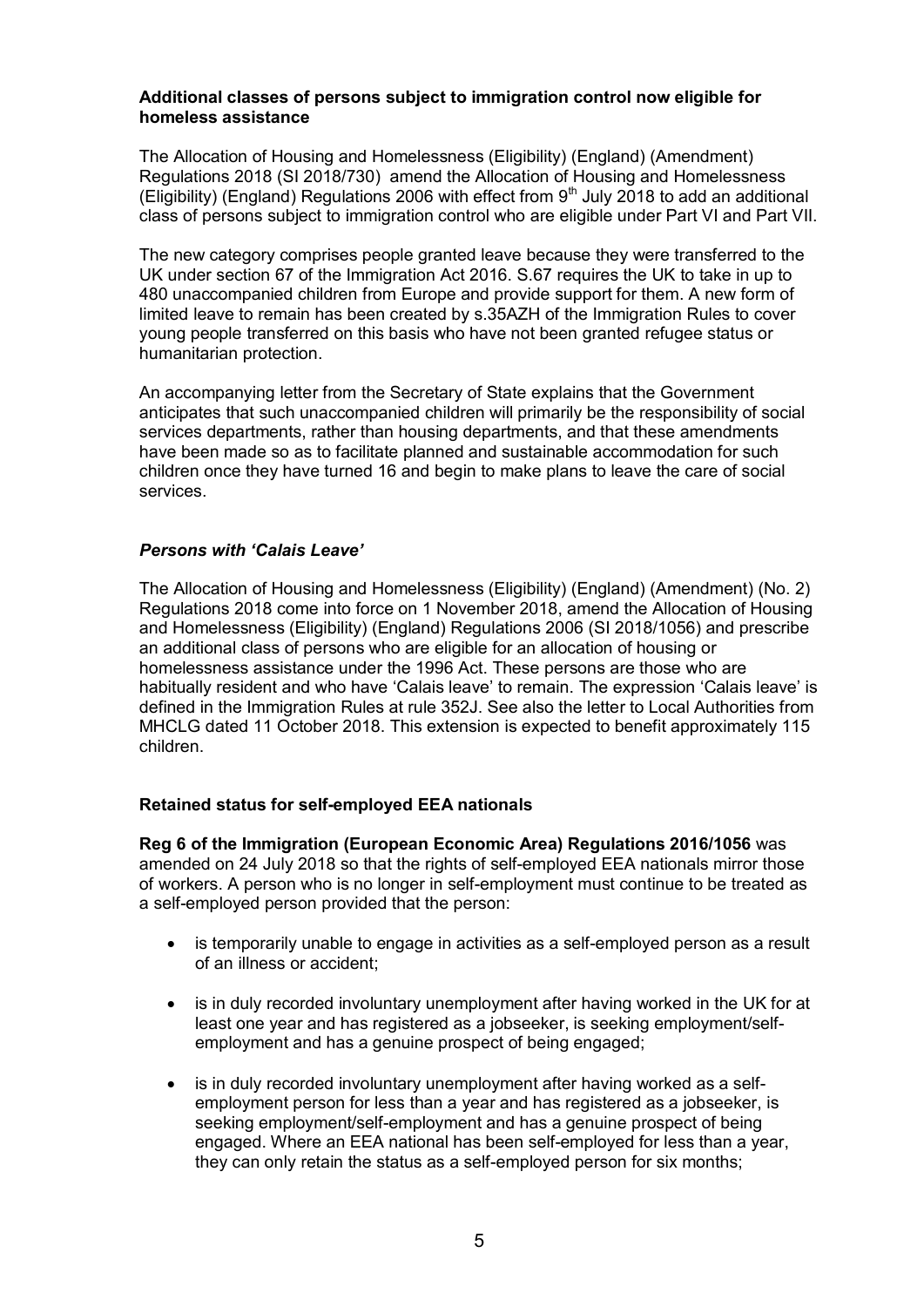- is involuntarily no longer in self-employment and has embarked on vocational training; or
- has voluntarily ceased self-employment and has embarked on vocational training that is related to the person's previous occupation.

## .**C Priority need**

#### **Updated statutory guidance on LA duties to homeless 16/17 year olds**.

The guidance, published in April 2018, contains a useful outline of the respective duties of Children's Services under s.20 and s.17 Children Act 1989 and Housing's duties under the Homelessness Reduction Act 2017 and Housing Act 1996. It confirms the primary responsibility as that of Children's Services, but also covers Housing's prevention and relief duties and Personal Housing Plans under the HRA 2017. It emphasises the duty to co-operate.

#### The Guidance can be found at

https://assets.publishing.service.gov.uk/government/uploads/system/uploads/attachment\_ data/file/712467/Provision of accommodation for 16 and 17 year olds who may be homeless.pdf .

MHCLG have also produced an update to the Homelessness Code of Guidance. In Chapter 8 'Priority need', there is a new para 8.40:

**8.40** Any person who may reasonably be expected to die of a progressive illness within the next 6 months, or is in receipt of treatment that is reasonably considered to be palliative care, will almost certainly have a priority need. Effective arrangements for liaison and co-ordination of support and palliative care between housing, social services and health services will be essential in such cases. These services will want to take account of good practice guides and toolkits for providing effective co-ordinated care for such cases.

### *Council had been entitled to conclude that applicant was not vulnerable*  **Rother District Council v Freeman-Roach** [2018] EWCA Civ 368

On 9 June 2016 Mr FR made a homelessness application to Rother District Council ("the Council"). He stated in his application form that he suffered from osteoarthritis, had had strokes in 2006 and 2013, and had communication difficulties due to the strokes.

The Council provided him with interim accommodation. On 15 July 2016 the Council issued their decision that he was not in priority need. Although the Council found that FR suffered from anxiety and depression, expressive dysphasia, numbness to his right hand, high blood pressure, osteoarthritis/joint pain, and asthma, it concluded that he was not significantly more vulnerable than the ordinary person when homeless as his conditions were being treated and controlled by medication or were not so serious as to have a significant impact. That decision was upheld on a review.

FR asked the Council to continue to secure interim accommodation pending his appeal to the county court. The Council refused to to continue to provide him with temporary accommodation pending the appeal.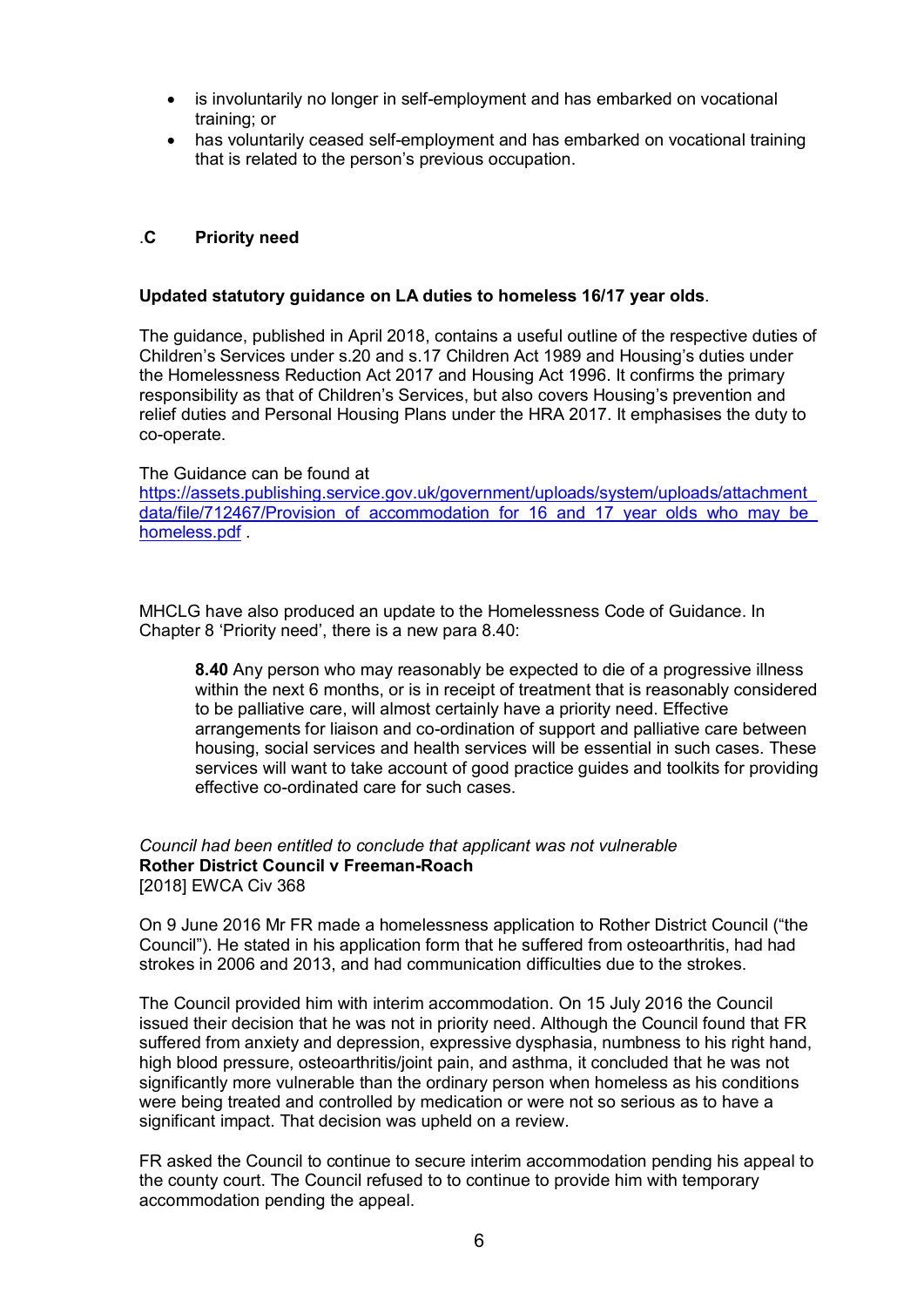On appeal in the county court, FR obtained an injunction which ordered the Council to provide accommodation until the outcome of the county court appeal. His appeal was allowed. The Council appealed.

The Court of Appeal allowed the Council's appeal in respect of both the review decision and the decision not to continue temporary accommodation.

The Court held that there was no error of law in the review decision. The reviewing officer had applied the right test and had correctly set out his reasons for finding that FR was not significantly more vulnerable than the ordinary person when homeless. The Court of Appeal referred to *Holmes-Moorhouse v Richmond upon Thames LBC* [2009] UKHL 7, where Lord Neuberger had stated that courts must not adopt a "nit-picking" approach when dealing with appeals against review decisions.

The burden of proof of showing that the reviewing officer had failed to apply the correct test lay with the applicant. It is not for the reviewing officer to demonstrate positively that he has correctly understood the law; it is for the applicant to show that he has not. Therefore, it was for FR to show that the review decision contained an error of law.

The Court of Appeal also held that there was no error of law in the decision not to provide temporary accommodation. The county court judge had been satisfied that FR would be forced to live in his car pending the appeal and would find it difficult to engage in the appeal process so as to be substantially prejudiced. However, the Court of Appeal held that no reasons had been given for rejecting the reviewing officer's conclusion that FR could approach shelters or stay with relatives in the intervening period. Nor had the county court judge paid attention to the point raised by the reviewer about the demands of other homeless applicants, and nor did it explain how FR would be prejudiced given that the appeal was on a point of law.

*Council's medical adviser had been wrong to dismiss concerns of applicant's own pscychiatrist*

#### **Cherry v LB Tower Hamlets**

County Court at Central London 11<sup>th</sup> January 2018 *Nearly Legal*, 22 January 2018

C was a 40-year-old single man. Six years ago he was the victim of a serious assault by a gang of youths. He has been homeless for 4 years. A consultant psychiatrist stated C had developed a severe episode of PTSD which had a significant and enduring impact on all areas of his life. He had developed a moderately severe episode of depression. He also had a cannabis dependence but the psychiatrist was of the opinion that the PTSD and depression had arisen solely as a result of the assault, not his cannabis use.

C approached the Council for housing assistance as a homeless person. As part of their enquiries, the Council sent a questionnaire to the psychiatrist and to C's GP which asked no questions about the possible impact of homelessness but instead whether he could live independently. NowMedical provided three opinions, all concluding that C was not vulnerable. None of them mentioned the psychiatrist's report. The Council decided that C was not in priority need.

C's solicitors obtained a further report from the psychiatrist who stated that C's mental health would remain unchanged or deteriorate without treatment coupled with the added severe stress of his homelessness. She was concerned about his suicidal ideation and hopelessness, and stated that in her view his risk of suicide had increased.

Now Medical's Dr Wilson stated:

*… it is not evident that the applicant is so disabled that he is unable to cope with the effects of homelessness or seek and maintain alternative forms*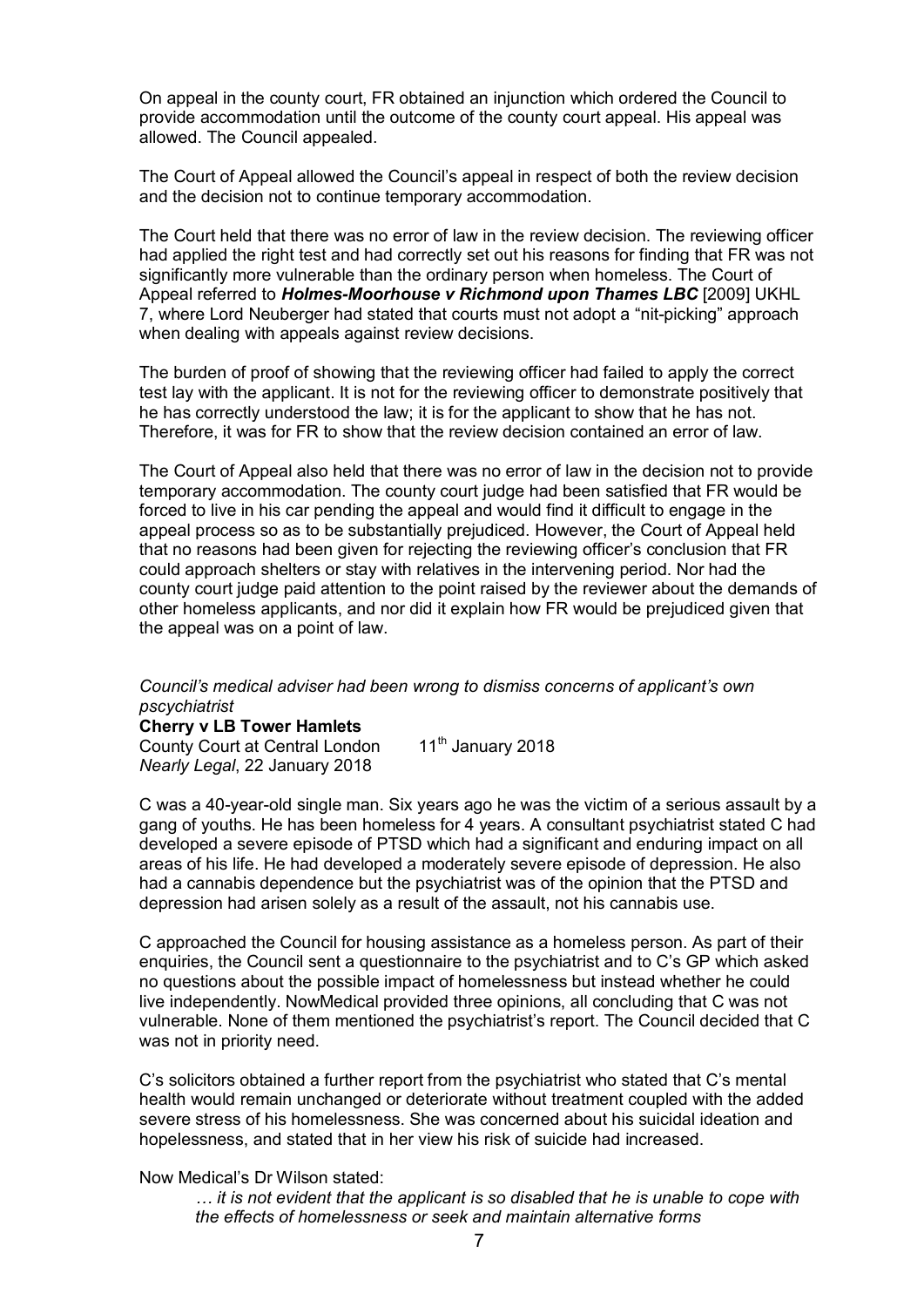*accommodation. The applicant has been able to attend appointments and access support, and on this basis, I would not consider him vulnerable as defined*

Allowing C's appeal, the judge held:

- The psychiatrist had several advantages over Dr Wilson of NowMedical:
	- $\circ$  She had examined C twice whereas Dr Wilson had not.
	- o She was aware of his medical records whereas Dr Wilson was not.
	- o It was apparent from their respective CVs that the psychiatrist had considerably greater experience of personal and direct treatment of individual patients. The psychiatrist had had a settled position as consultant since 2007, whereas since 2012 Dr Wilson has pursued a career which is more remote from the treatment of individual patients and more concerned with assessment or treatment of persons as an expert.
- Dr Wilson had applied too high a test: the test is not whether C is "unable to cope" but whether he is "less able than an ordinary person to cope with homelessness".
- The Council and Dr Wilson relied on C's ability to attend appointments and access support but that was "a manifestly inadequate foundation for Dr Wilson, without further enquiry, to dismiss (the psychiatrist's) conclusions".
- Dr Wilson had signally failed to engage with the great majority of the reasoning and conclusions carefully expressed by the psychiatrist in both her reports which provided strong prima facie support for her view that C was vulnerable.
- There is no indication that the Council took seriously the psychiatrist's concerns about suicide.

Taking proper account of the evidence, particularly the psychiatrist's reports, and applying the correct test, any reasonable decision-maker would have reached the decision that C was vulnerable and therefore in priority need. The judge therefore varied the decision to one that C was in priority need.

# **D Intentional homelessness**

#### **Samuels v Birmingham City Council** Supreme Court Case ref UKSC 2017 / 0172

An appeal panel has granted Ms Samuels permission to appeal against the decision of the Court of Appeal ([\[2015\] EWCA Civ 1051](http://www.bailii.org/ew/cases/EWCA/Civ/2015/1051.html)) upholding a finding that she had become homeless intentionally because she could have made up the shortfall between her rent and her housing benefit, but failed to do so.

The case has been listed for hearing in the Supreme Courtr on 31 January 2019. Shelter and Child Poverty Action Group have applied jointly for permission to intervene.

### *Affordability*

Para 17.45 of the new Homelessness Code of Guidance (Feb 2018) contains the revised formulation of the guidance on affordability, in the context of suitability of accommodation: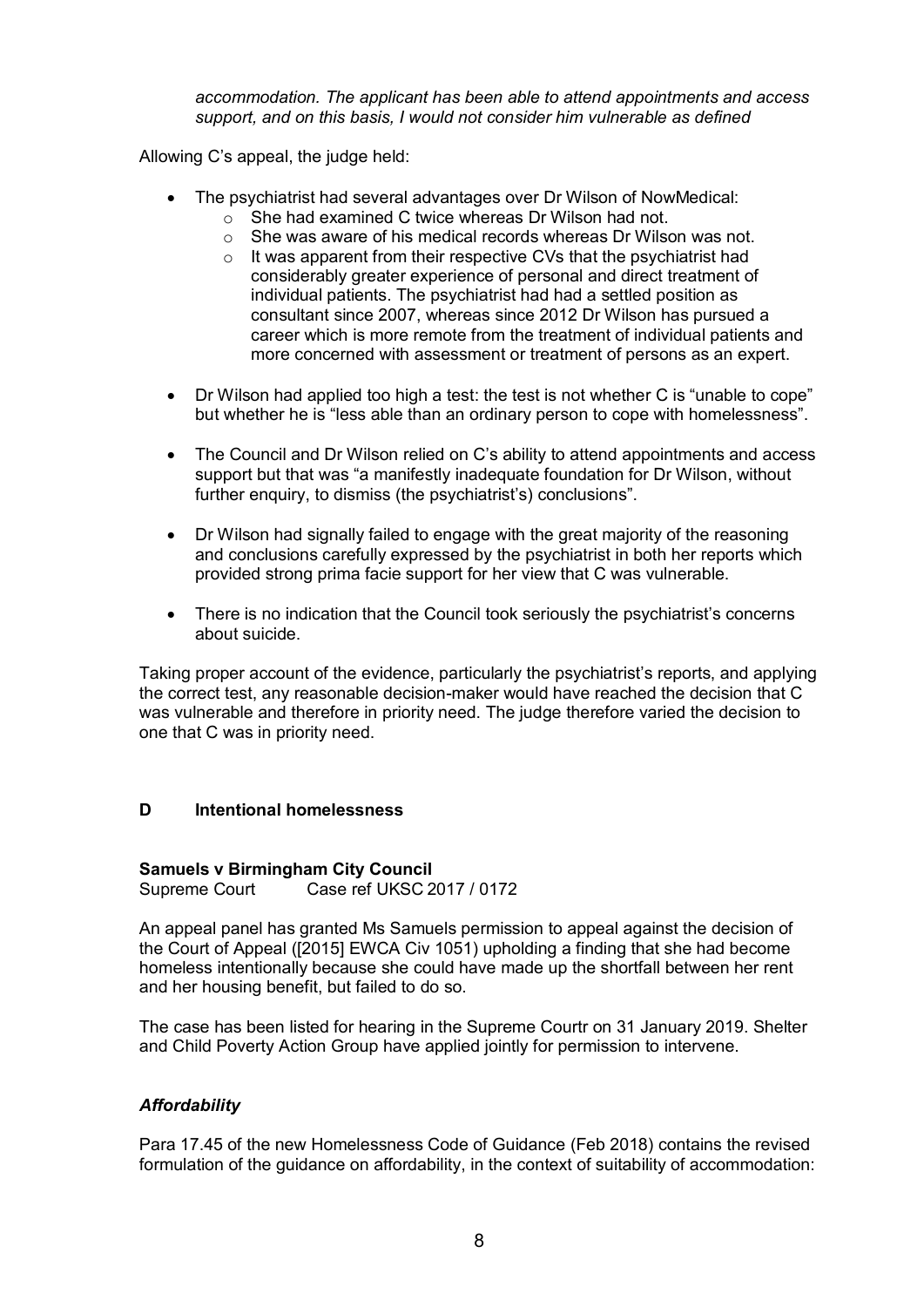*17.45 Housing authorities will need to consider whether the applicant can afford the housing costs without being deprived of basic essentials such as food, clothing, heating, transport and other essentials specific to their circumstances. Housing costs should not be regarded as affordable if the applicant would be left with a residual income that is insufficient to meet these essential needs. Housing authorities may be guided by Universal Credit standard allowances when assessing the income that an applicant will require to meet essential needs aside from housing costs, but should ensure that the wishes, needs and circumstances of the applicant and their household are taken into account.* 

The above paragraph takes the place of para 17.40 in the 2006 Code. The following text in that paragraph is missing from the new 17.45: "In considering an applicant's residual income after meeting the costs of the accommodation, the Secretary of State recommends that housing authorities regard accommodation as not being affordable if the applicant would be left with a residual income which would be less than the level of income support or income-based jobseekers allowance that is applicable in respect of the applicant, or would be applicable if he or she was entitled to claim such benefit."

This was a critically important provision in relation to rent shortfalls and other accommodation costs. Its purpose was to lay down a marker that accommodation cannot be regarded as affordable if, in order to pay housing costs, a person has to draw on money which the state has provided for basic subsistence. But it remains arguable that the references to residual income and Universal Credit standard allowances are to be understood in the same way as the old 17.40, ie that accommodation costs which can only be paid out of subsistence level income are not affordable.

*Occupation for finite period was not enough to break chain of causation*  **Doka v LB Southwark** Court of Appeal 17 October 2017 [2017] EWCA Civ 1532

Mr Doka (D) was a secure tenant who fell into rent arrears and was evicted from his home in November 2010. As a result he was found intentionally homeless as a result. In December 2010, D was offered a room at the home of his former employer, Mr Theobold. They entered into an arrangement whereby Mr Theobold allowed D to live in his son's room at a rent of £500 per month for two to three years whilst his son was at university. D agreed to stay elsewhere on occasional nights when Mr Theobold's son returned home and needed to use his room.

In December 2012 Mr Theobold's son returned home from university and D was asked to leave. He stayed with friends for nearly two years and then applied to the Council for housing assistance. The Council decided that D was still intentionally homeless as a result of his earlier eviction in November 2010. D appealed to the county court,. His appeal was dismissed and he appealed to the Court of Appeal.

D argued that two years was a significant period of time and that living with Mr Theobold constituted settled accommodation which broke the chain of causation between his present state of homelessness and his earlier eviction from his secure tenancy.

Dismissing D's appeal, the Court of Appeal held that the length of the period of accommodation relied on is not conclusive as to whether it should be treated as settled. What an applicant needs to establish is a period of occupation under either a licence or tenancy which has at its outset or during its term a real prospect of continuation for a significant or indefinite period of time so that the applicant's transition from his earlier accommodation cannot be said to have put him into a more precarious position than he previously enjoyed.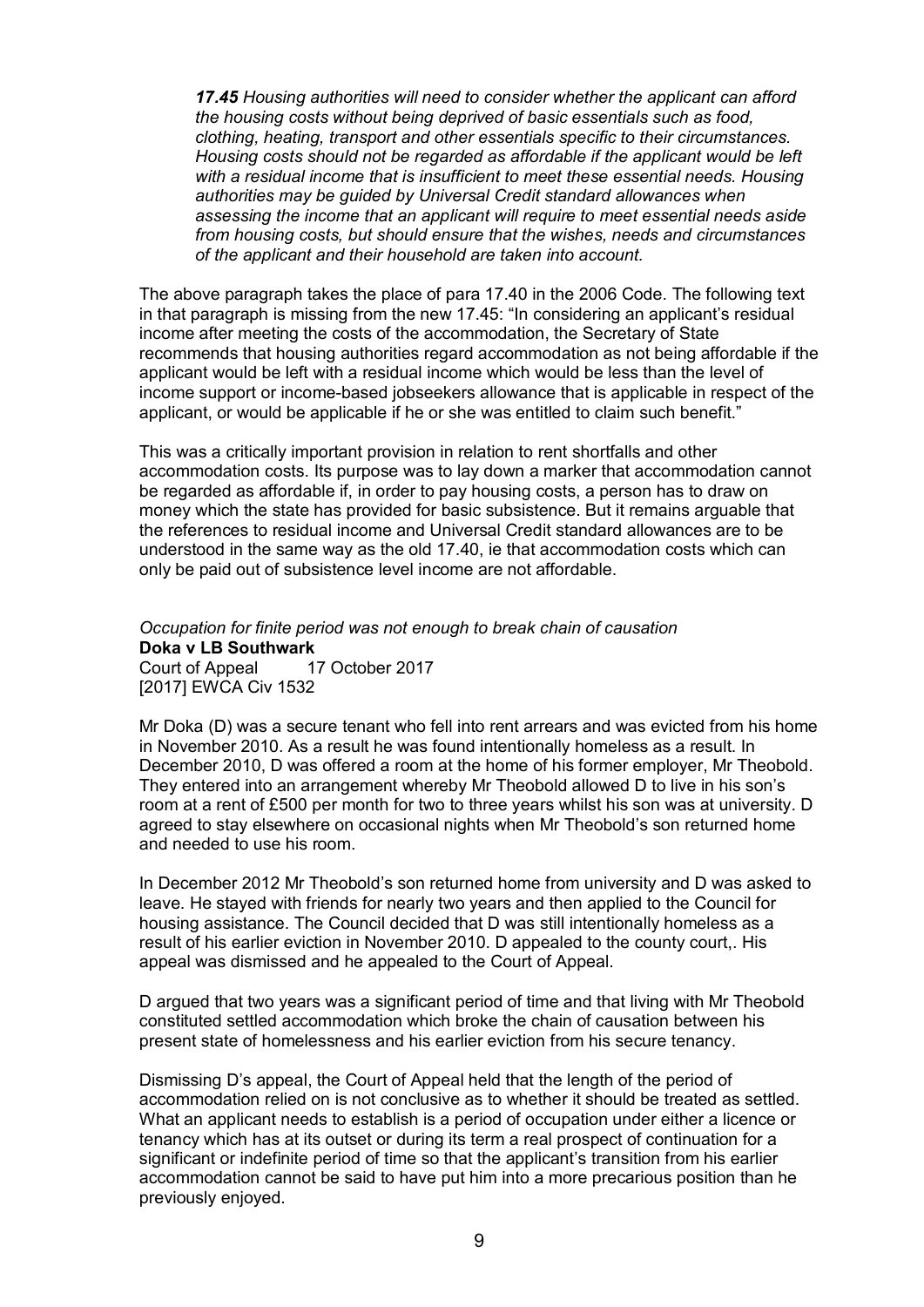In the present case, the reviewing officer was entitled to conclude that the arrangement with Mr Theobold was at all times a precarious one in that it had a finite duration and priority was given to Mr Theobold's son's need for the room. D was required to vacate the room for the days when Mr Theobold's son came home and when he ended his studies at university. This was an intermittent licence under which the prospect of continuation was always uncertain.

# *Postscript*

Mr Doka sought permission to appeal from the Supreme Court, but permission has been refused. The appeal panel stated:

*Permission to appeal be refused because the application does not raise an arguable point of law of general public importance which ought to be considered at this time and, because the applicable principles were authoritatively laid down in the cases of Din and Haile, this is not a case in which they should be reviewed even through there may be errors in the reasoning in the Court of Appeal, which should not be treated as authoritative.*

See *Nearly Legal*, 11 July 2018, for the implications of the above passage.

*Failure to provide financial information in support of HB claim justified a finding of intentional homelessness*

**Odeneye v Brent LBC** [2018] EWCA Civ 1595 5 July 2018 *Legal Action*, Sept 2018, p.45

Ms O was a private tenant. Her claim for housing benefit was suspended because of a suspicion that she was running a business. She was asked to provide proof of income and other financial information, but she failed to do so. Consequently, she was notified that her HB claim was terminated, but she did not appeal. She subsequently made two further claims for HB, but again did not provide financial evidence, and the claims did not proceed. She accrued rent arears of over £11,000. Her landlord obtained a possession order, and she was evicted.

On the day of her eviction, O submitted financial information, with a request that her HB claim be backdated. The Council determined tthat a sum of about £8,500 was due, and this was paid directly to her former landlord. Subsequently, the Council decided that this payment had been made in error, but accepted that it would not seek to recover the money.

On O's application as homeless, the Council decided that she had made herself homeless intentionally. Her appeal to the county court was dismissed. The Court of Appeal held that the Council was entitled to reach the decision it had. The cause of her eviction was ultimately her failure to provide the Council with the information it needed to process her claim for HB, and to pay the shortfall between her rent and her HB entitlement.

# **E Local connection**

# *Updated guidance for local connection referrals to another local authority*

The joint local authority agreement on Procedures for referrals of homeless applicants to another local authority and Guidelines for local authorities on procedures for referral has been revised and now takes into account the changes introduced by the HRA 2017. See https://www.local.gov.uk/procedures-referrals-homeless-applicants-another-local-authority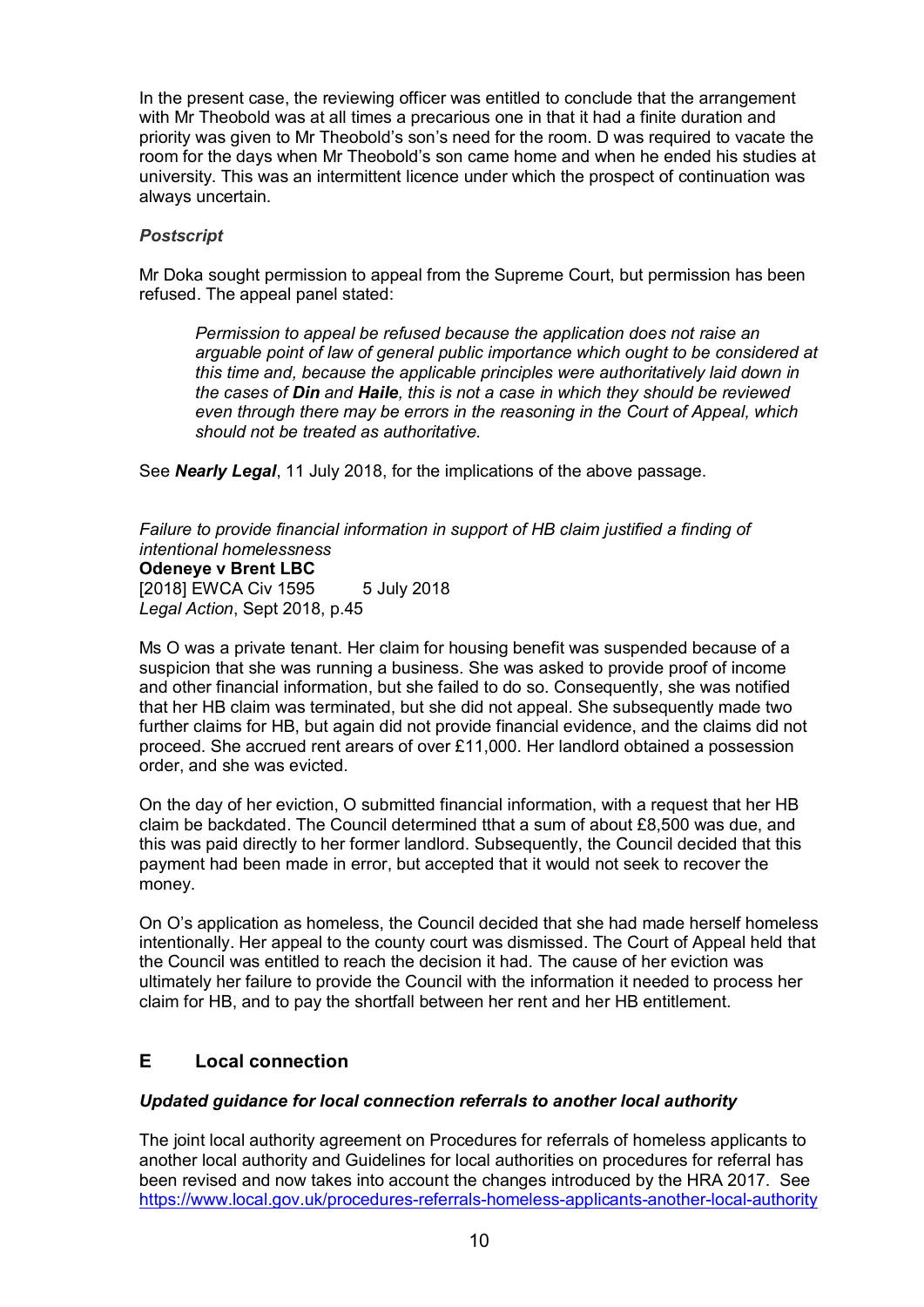# **F Suitability of accommodation**

*Council had failed to consider the effect on the children of the long journey from the family's temporary acommodatiion to school* **Anon v LB Lewisham**, Central London County Court 5 July 2018 HHJ Parfitt

A was the mother of three children aged 10, 5 and 2. She applied as homeless to the Council and was placed in interim accommodation, which subsequently became temporary accommodation under s.193. The accommodation was alleged to suffer from damp and mould, and was situated a considerable distance from the older children's school. The Council, on review, decided that the accommodation was suitable for the family's needs.

A appealed to the county court on the grounds that:

- the reviewing officer had proceeded on the basis that a lower standard of suitability was required for temporary accommodation than for other accommodation made available under the s.193 duty; and
- the reviewing officer had failed to have due regard to the children's welfare in relation to the travel time to two of the children's schools and specifically the impact on the youngest child who had to accompany the mother on these journeys.

HHJ Parfitt held that for the purposes of fulfilling the section 193 duty, there is no separate category of temporary accommodation which might lead to a different and less rigorous suitability requirement. Any argument from a council that it was 'just temporary accommodation, so to be expected to be of a lower suitability standard' would not be right.

While the suitability standard for all s.193 accommodation was the same, it was relevant to consider the period of time for which the accommodation was to be made available. Thus, when considering suitability, the Council was entitled to consider whether it "would have been reasonable for you and your family to have continued to occupy for the period during which you can have expected to have lived there". On the facts, the first ground of appeal was not made out.

A's second ground of appeal was upheld. This was in relation to A's daily journey to take the children to and from school. The reviewing office plotted the journey as follows:

*The journey to your children's school from your temporary accommodation, should you leave at 6.57 a.m., would generally have taken you around eighty minutes. In summary, this would have required a two-minute walk from the temporary accommodation to the 314 or 233 bus stop, a six-minute bus journey to Eltham and then a six-minute walk to take a South Eastern train to London Bridge, which would generally have taken you a further twenty-two minutes. You would then have needed to take a Northern Line train to Clapham Junction (twelve minutes) and then a twenty-minute walk to your children's school. You would have arrived at approximately 8.17 and in time for your children's schooling.*

In *Nzolameso v City of Westminster* (2015) UKSC 22, the Supreme Court held that

*"The question of whether the accommodation offered is 'suitable' for the applicant and each member of her household clearly requires the local authority to have*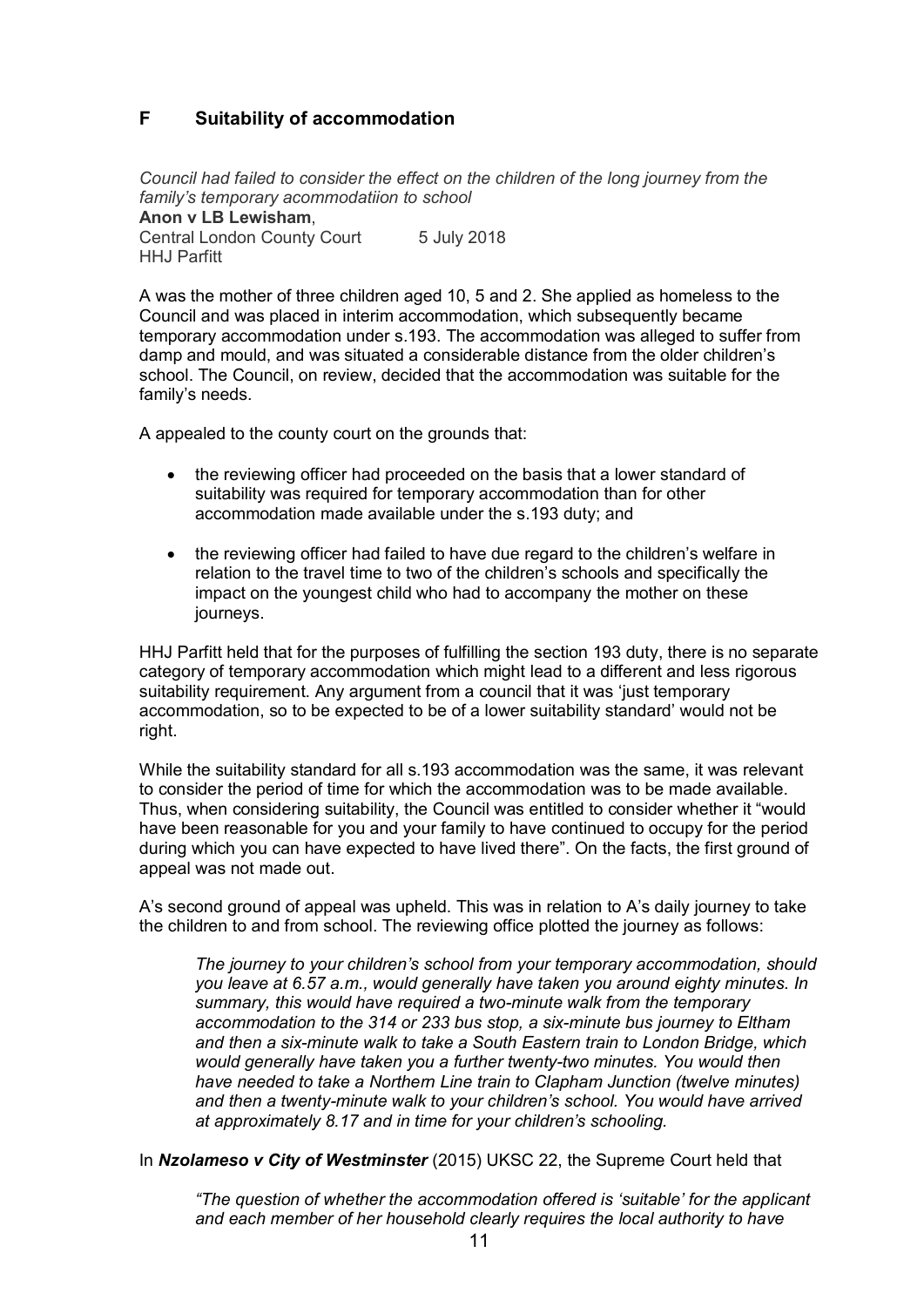*regard to the need to safeguard and promote the welfare of any children in her household. Its suitability to meet their needs is a key component in its suitability generally."*

This regard requires an identification of the children's needs and then express consideration of the duty to safeguard and promote those needs. The reviewing officer had failed to satisfy that requirement in relation to the children's education requirements and the interests of and impact on the youngest child who was also affected by the distance between his sisters' primary school and the family's accommodation.

# *Location of accommodation and children's journeys to school*

For guidance on the principles of Sustainable school travel, see the Department of Education publication *Home to school travel and transport guidance* **:** *Statutory guidance for local authorities* (July 2014).

# **2 Children Act 1989**

*It was reasonable for social services to look for accommodation within a 60 minute journey of the family's support network*

**R (on the application of AE) v Brent LBC** [2018] EWHC 2574 (Admin) 5 October 2018

AE was a single parent of two sons aged 9 and 5. In 2014, she was sentenced to a term of imprisonment in respect of a terrorist related offence. During her imprisonment, the children lived with their maternal grandparents. On her release, AE made a homelessness application to the Council, but was found intentionally homeless.

Following the referral of her case to Children's Services, a Child and Family Assessment (CFA) was carried out. The CFA recorded AE's concerns about the lack of stability for her children and her desire that they be housed together, near her own parents, the Council considered she was unlikely to find suitable, affordable accommodation in the Brent area (noting that she was dependent upon state benefits). Although the Claimant's support network in Brent was acknowledged to be important, the CFA concluded that it was reasonable to offer accommodation outside London, with AE staying in regular contact with her family by telephone, messaging or social media. It was recommended that she should be made "one final offer of suitable and affordable accommodation anywhere outside of London under section 17 Children Act 1989 to end the cycle of homelessness". Subsequently, the Council made offers of private rented accommodation in Staffordshire and Wolverhampton.

Medical reports stressed the importance of the role of the maternal grandparents in safeguarding the emotional social and psychological welfare of the children. Every effort should be undertaken to maintain and strengthen the system of support which was considered integral to the children's welfare. The children's system of attachment extended to the school where they were well grounded and integrated.

AE applied for judicial review. The Court ordered the Council to provide the family with temporary accommodation. They were subsequently housed in a hotel in Harlesden. At the date of hearing, they had been in the hotel for 16 months.

The Council then changed its position, with a recommendation that its social care department should continue to assist the Claimant to look for "*suitable, affordable and sustainable property within a reasonable commute of 60 minutes distance journey time from maternal grandparents' home within London*".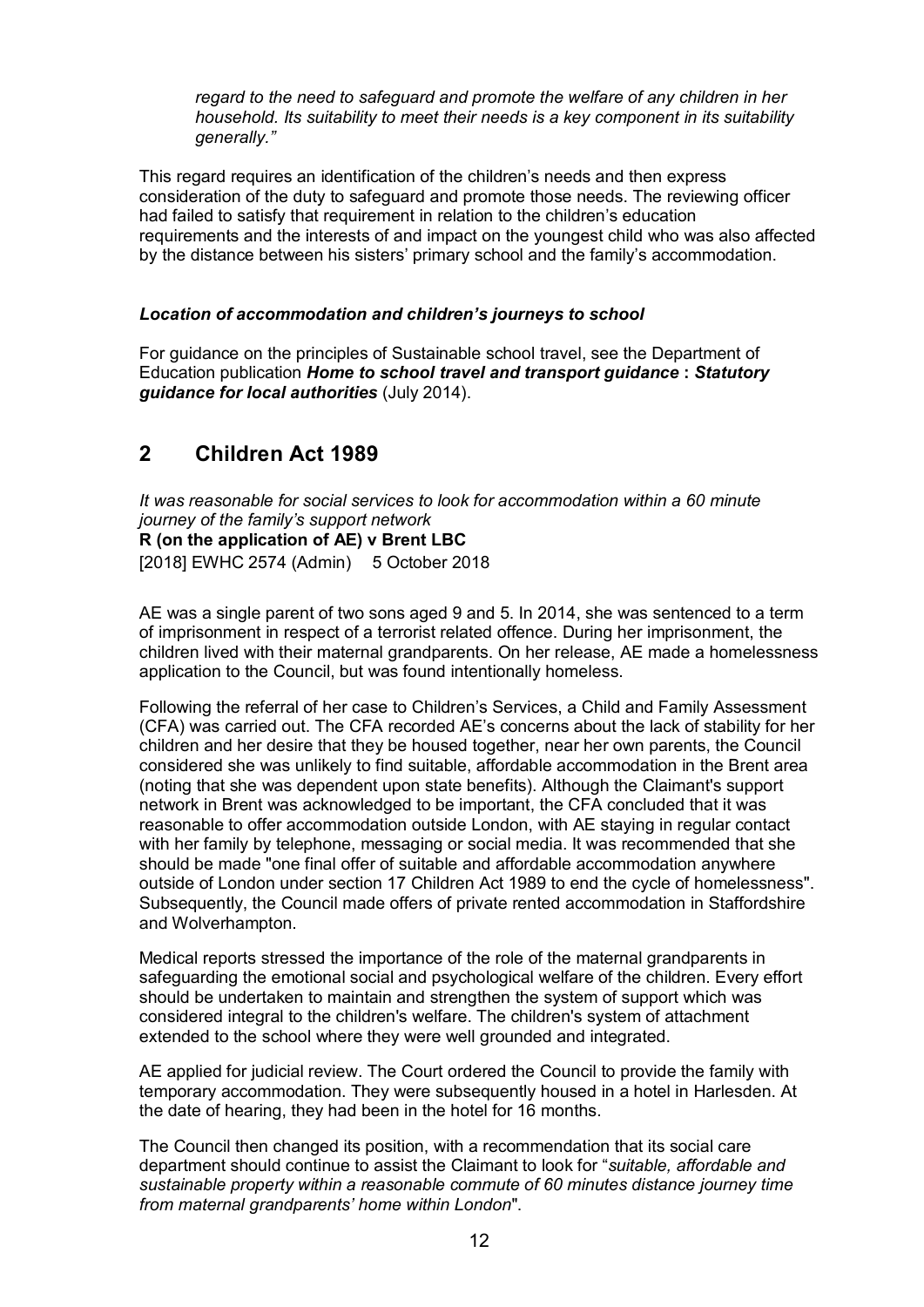AE contended (1) that the Council's revised position was *Wednesbury* unreasonable and in breach of her family's article 8 rights, or alternatively (2) that, in any event, the Council has continued to act unreasonably by failing to make any accommodation offers within its revised criteria. She argued that allowing for a journey time of up to 60 minutes might involve multiple changes, using different forms of transport, and may be unaffordable. Given the need for her children to remain at the same school, and to maintain the same doctors and support network, she could face 4 hours of travel each day.

The application was dismissed. The Council had a broad discretion in how it complied with its general duty under section 17. It had taken proper account of the particular needs of the family. The conclusion that properties within a reasonable 60-minute commute might – if otherwise suitable and affordable – be offered to AE was not unreasonable in any public law sense. The Court had sympathy with AE's contention that it was unreasonable for the Council to have limited its efforts to looking outside London. However, there was no evidence to suggest that the Council had failed to look for accommodation that met the revised criteria. Such properties were simply not readily available.

### *The importance of section 11 Children Act 2004 in housing cases* **[R \(J and L\) v Hillingdon](http://www.bailii.org/ew/cases/EWHC/Admin/2017/3411.html) LBC** [2017] EWHC 3411 (Admin) 21 December 2017

In this case, L was an 8 year old boy who suffered from a range of disabilities including autism, global development delay, learning difficulties, long-standing ataxia and uncontrolled epilepsy. He received DLA at the higher rate both for care and mobility. He had no fear of danger.and required constant supervision. The family lived in a private rented bungalow in area due for major redevelopment. The numerous problems with the accommodation included disrepair, lack of adaptation for L's needs and the dangers associated with the proximity of a busy road and unfenced industrial car park next door.

J, the mother of L, was refused access to the Council's housing register because she was deemed to have '*no housing need'* despite OT and Child & Family assessments identifying at least two serious risks: the risk of L drowning in the bath (through having a fit whilst in the bath) and the risk of his being knocked over on the busy road outside his house. Following their assessment Children's Services handed the case back to Housing for action and closed their file as did not consider that any duty lay with them. A homeless application was also refused.

In July 2017, after extensive pre-action correspondence failed to address L's housing needs, judicial review proceedings were issued challenging the s17 assessment and/or the finding that J had' no housing need' and did not therefore qualify for the housing register. The grounds relied on the authority's duty in s11 Children Act 2004 to take steps to safeguard and promote the welfare of the child.

The Court comprehensively set out the duties arising out of s11 Children Act 2004 and the accompanying statutory Working Together guidance. Such assessments should be holistic in approach, addressing the child's needs within their family and wider community, integrated in approach; are a continuing process not an event; and should lead to action, including the provision of services.

The Council's decision-making is flawed by the failure properly to consider the issue. The medical assessment was very unimpressive. The decision letter was wholly superficial and failed to engage adequately (or at all) with the risks to L arising from his housing that had been identified in the Child and Family assessment.

The judgment provides a helpful summary of the section 11 CA 2004 duties which arise not just for social services but also for the housing department: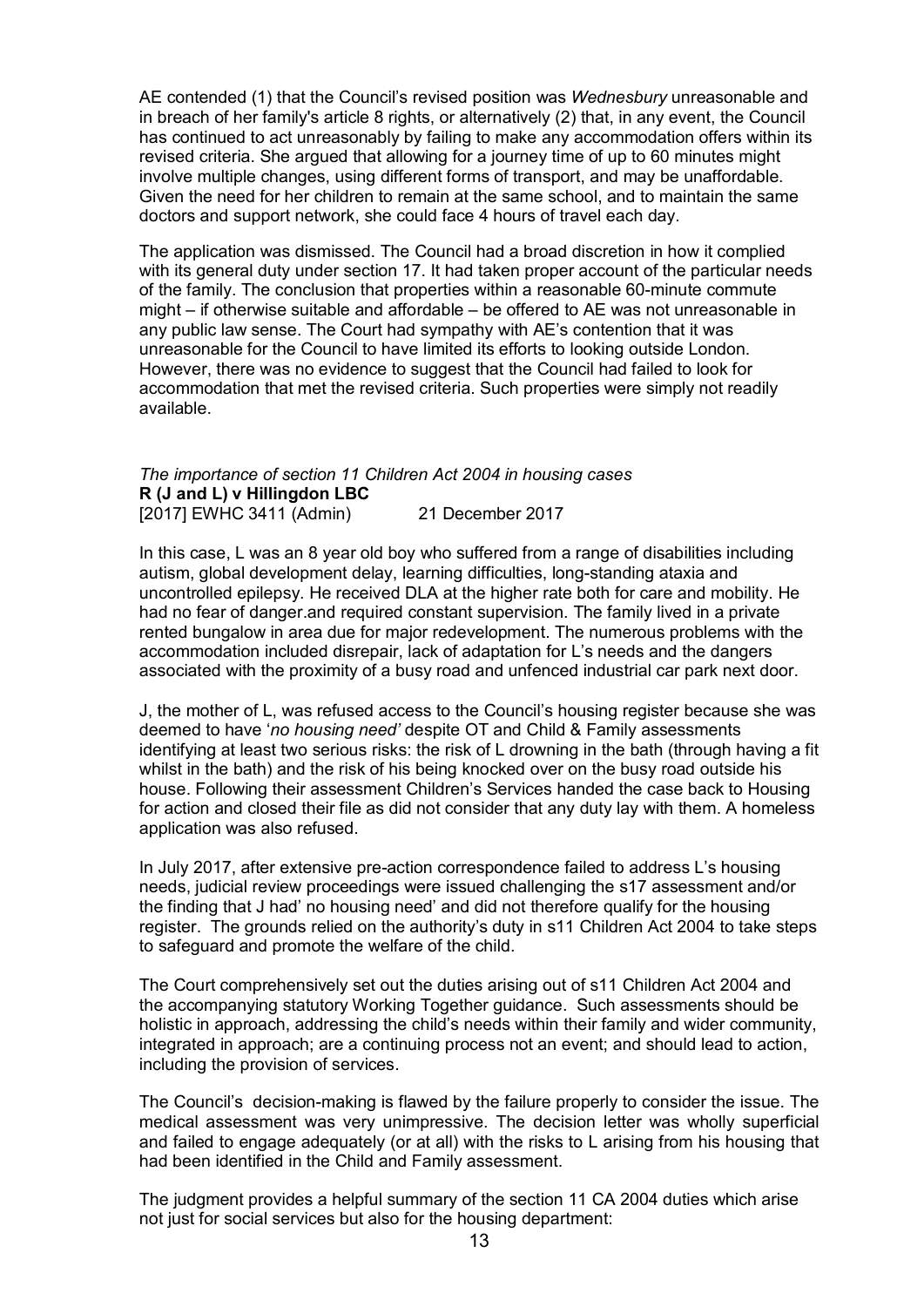*At its heart, a s.17 assessment requires an analysis of what (if anything) requires to be done, when and by whom… The housing issue was the source of the risks that were identified as threatening the welfare of L.* 

*… the stark reality is that the Defendant had no plan in place for addressing and meeting L's identified needs. Given that social services had closed their file, it also appears to have had no internal mechanism even to recognise that this was the position. Had the process been properly integrated and holistic, the negative housing decision would have been picked up as important – because it left L's identified needs unaddressed - and referred back to social services for further consideration. The Defendant failed to provide a mechanism allowing the situation to "be reviewed regularly to analyse whether sufficient progress [had] been made to meet [L's] needs and the level of risk faced by [L]" (paragraph 55 in the Working Together Guidance). (para 68)*

# **3 Allocations**

*10 year residence requirement constituted unlawful discrimination against traveller families*

**R (on the application of TW, SW and EM) v London Borough of Hillingdon** Administrative Court13 July 2018 [2018] EWHC 1791 (Admin)

In this case the Claimants challenged two elements of Hillingdon Council's allocation scheme on the basis of discrimination: (1) the 10 year residency condition; and (2) the additional priority given to working households.

TW was a single parent of Irish Traveller descent, who had three children aged 7, 4 and 2. SW (the Second Claimant) is the 2 year old daughter. The family had become homeless, and had been placed in temporary accommodation by the Council. Having spent a significant part of her life travelling, she now wished to settle, to give her children better educational opportunities. Having applied to join the Council's housing register, she was placed in the lowest band, Band D, because she had not lived continuously in the borough for 10 years.

EM, aged, 60, was a carer for his three disabled adult children who lived with him. He too was disabled. They also lived in temporary accommodation. EM was also on the housing register, and his case had been referred to the Hardship Panel, but the Panel had decided that he did not meet the criteria for social housing.

The Claimants challenged the `residency criterion' in the Council's allocation policy. This effect of this condition is that an applicant will only be able to join the three welfare-based bands A to C on the housing register if s/he has lived in the borough of Hillingdon for 10 years continuously; and that those who do have 10 years' residence are entitled to additional priority in the banding scheme.

The Claimants also challenged the `working households uplift', whereby households who are working but on a low income are also given additional priority under the allocation scheme.

Shelter provided a witness statement in support of the Claimants, to the effect that lengthy residence requirements are increasingly likely to prevent large numbers of families from ever achieving stability or settling in any area.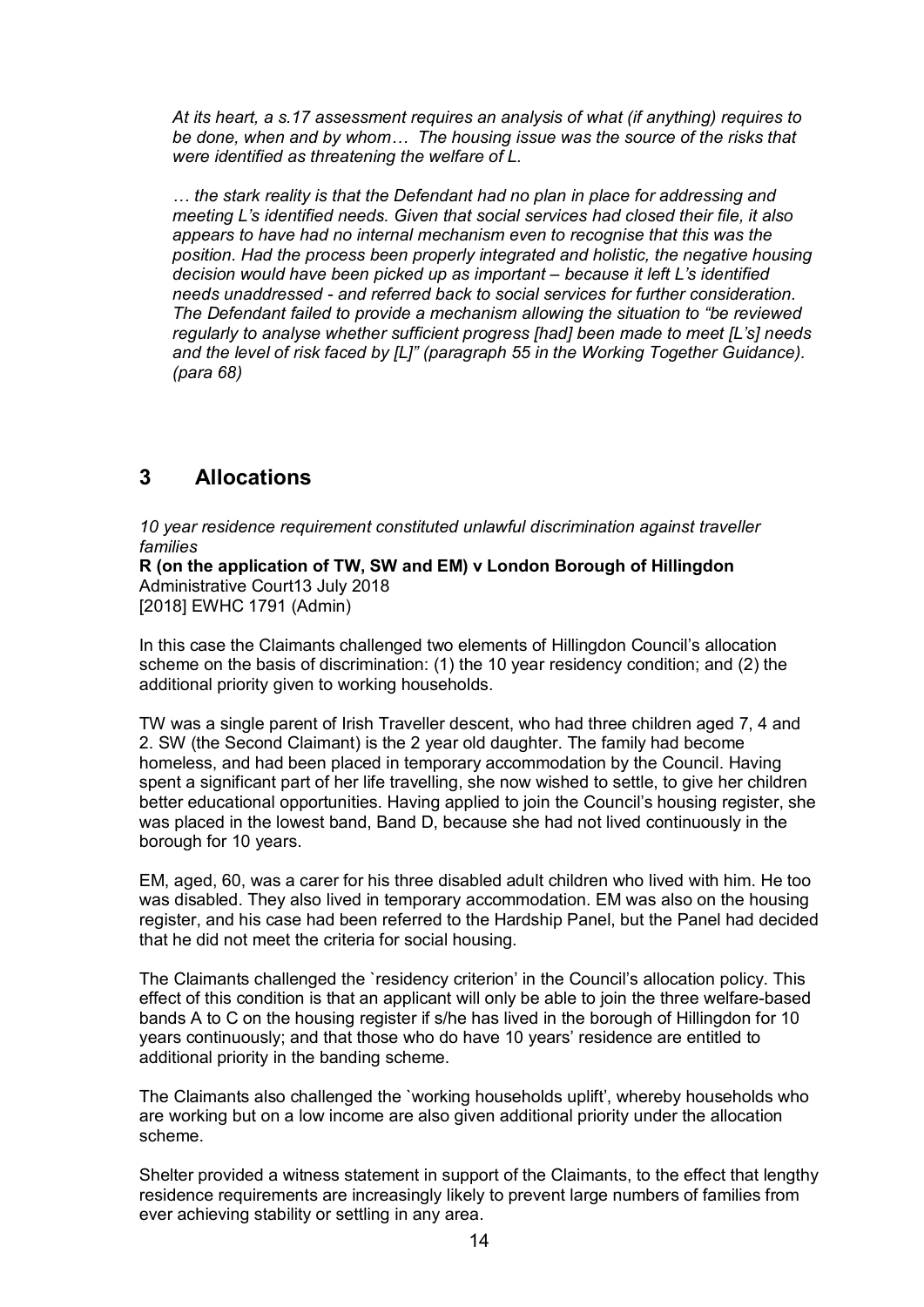The adult Claimants argued that these rules were discriminatory, because their circumstances meant that they were unable to meet the criteria. Both had the protected characteristic (under the Equality Act 2010) of race on account of their Traveller background; TW also had the protected characteristic of sex (gender); and EM and his adult children had the protected characteristic of disability. The claimants also argued that the Council had failed to comply with its duty under section 11 of the Children Act 2004 to safeguard and promote the welfare of children.

## **The judgment**

In the Administrative Court, Mr Justice Supperstone held that:

- The 10 year residence requirement was not justified, on the basis that it was likely to have a significant and adverse impact on Irish Travellers. There was no evidence that the Council had sought to assess the extent of the disadvantage caused to this group.
- The `working households' uplift was not unlawful. The class of person given additional priority was narrowly worded, aimed at a specific problem and did not dominate the scheme. The measure had a legitimate aim, and the discrimination was justified when the allocation scheme was considered as a whole.
- In relation to the 10 year residence condition, the Council had failed to take steps to consider the impact of the condition on the children of Irish Travellers.

### *…but the 10 year residence requirement did not discriminate against refugees* **R (on the application [of Gullu\) v L.B. Hillingdon](http://www.bailii.org/ew/cases/EWHC/Admin/2018/1937.html)** [2018] EWHC 1937 26 July 2018

YG was a Kurdish refugee of Turkish nationality. He applied for judicial review of Hillingdon's decision not to register him on its allocation scheme. He argued that the ten year residence requirement unlawfully discriminated against him as a refugee and a foreign national.

However, his application was refused. Mostyn J. held that YG was not being discriminated against as a refugee in favour of long term residents. He was being treated no differently from other short term residents. That was the correct comparison to use in deciding whether discrimination was at play. The judge did not accept the argument that refugees did not move for choice, but had been fleeing persecution, and should be treated differently from those who moved voluntarily into the local area.

Mostyn J. said that he could understand the recent decision in *R (on the application of TW, SW and EM) v L.B. Hillingdon* (above), In which it was held that the circumstances of Irish travellers were so different to other short-term residents as to make the uniform application of the rule to them unjustified. However, it was much more likely that an Irish traveller would not complete the 10-year journey than a comparable applicant. But the same could not be said when comparing a recently arrived refugee to another applicant:

"In my opinion, for the purposes of assessing the impact of the 10-year rule, when it comes to starting the clock and counting the days their situations are the same. I therefore do not find that there is any actual discrimination here."

In the event that there was discrimination, the judge went on to consider the question of justification. He considered that the rule was justified by its objective of seeking to allocate housing fairly when the demand for social housing vastly exceeded supply. Parliament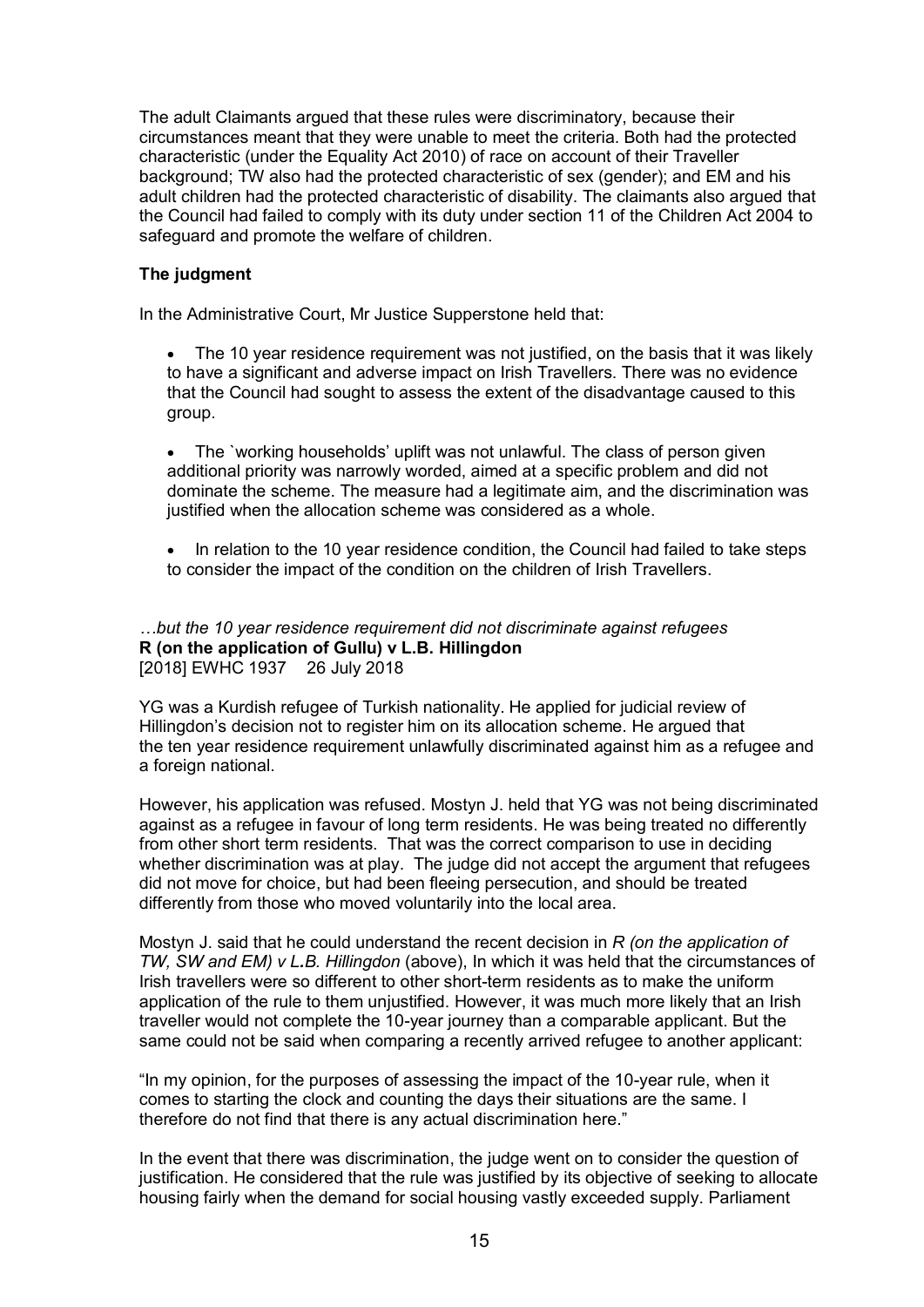had expressly authorised local authorities to use residence qualifications as a criterion for access to the housing register.

If there was actual discrimination, the judge considered that it was amply justified. There was no failure to give due regard to any of the public sector equality duty matters.

#### *Council had failed to exercise discretion to meet the needs of family with disabled child* **KS and others v London Borough of Haringey** [2018] EWHC 587 (Admin)

Ms KS was a 32 year old mother with two young children, AM and JM. KS had considerable physical and mental health issues, including anxiety and panic attacks. Her daughter, AM, had autism, which caused her to have significant sensory issues, behavioural problems, problems sleeping and self-harming.

The family lived in a two bedroom council property. AM's sleep problems were so severe that she required her own bedroom, causing her mother and brother to have to share a room. The flat was on the first floor with two balconies, and was therefore dangerous for AM who is at risk of falling from the balconies. Owing to the unsuitability of the property, in October 2016 KS made an application to the Council for alternative housing.

In February 2017 the Council's Children's Services department completed a Child and Family assessment which concluded that the property was a safety risk for the family and that they needed three bedroom low or ground floor accommodation. The assessment requested that Haringey's housing department assist with this need. The case was duly referred to the housing department in April 2017 and in May 2017 Children's Services closed the case because there were no safeguarding concerns about the children.

A housing assessment was carried out which concluded that the family, who had been in Band C for housing, would remain in Band C. The Council acknowledged that this meant that they would be highly unlikely to have sufficient priority to bid successfully for alternative social housing.

KS and AM applied for judicial review of the housing panel's decision not to rehouse the family. They contended that the Council should not have relied solely on its housing allocations policy and should have come up with a plan between Housing and Children's Services to solve the family's problem. It was argued that the Council had failed to comply with section 11 of the Children Act 2004 (which specifies that regard should be had to the need to safeguard and promote children's welfare) and that the Housing department had failed to comply with the request from Children's Services.

The Court noted that where there is a risk to a child, the courts should exercise intense scrutiny. As in any case, the courts should not simply assume that a local authority has exercised its functions conscientiously. It also noted that the Council's housing allocations policy includes a discretionary power allowing them to award additional priority and approve offers of housing which do not fall within the provisions of the policy.

The Court allowed the application for judicial review. It did not accept the Council's assertion that the risks to AM of accessing the balcony could be avoided by her mother exercising normal parental control. It criticised Children's Services for simply referring the case to the housing department and then closing its file; the fact that there were no safeguarding concerns about a child did not mean that Children's Services could end their involvement while the child's safety and welfare remained at risk.

The Court held that the Council had acted irrationally by keeping the family in priority Band C rather than exercising the discretionary power to allocate them a higher priority. It had failed to give any, or sufficient, weight to the opinion of the social worker from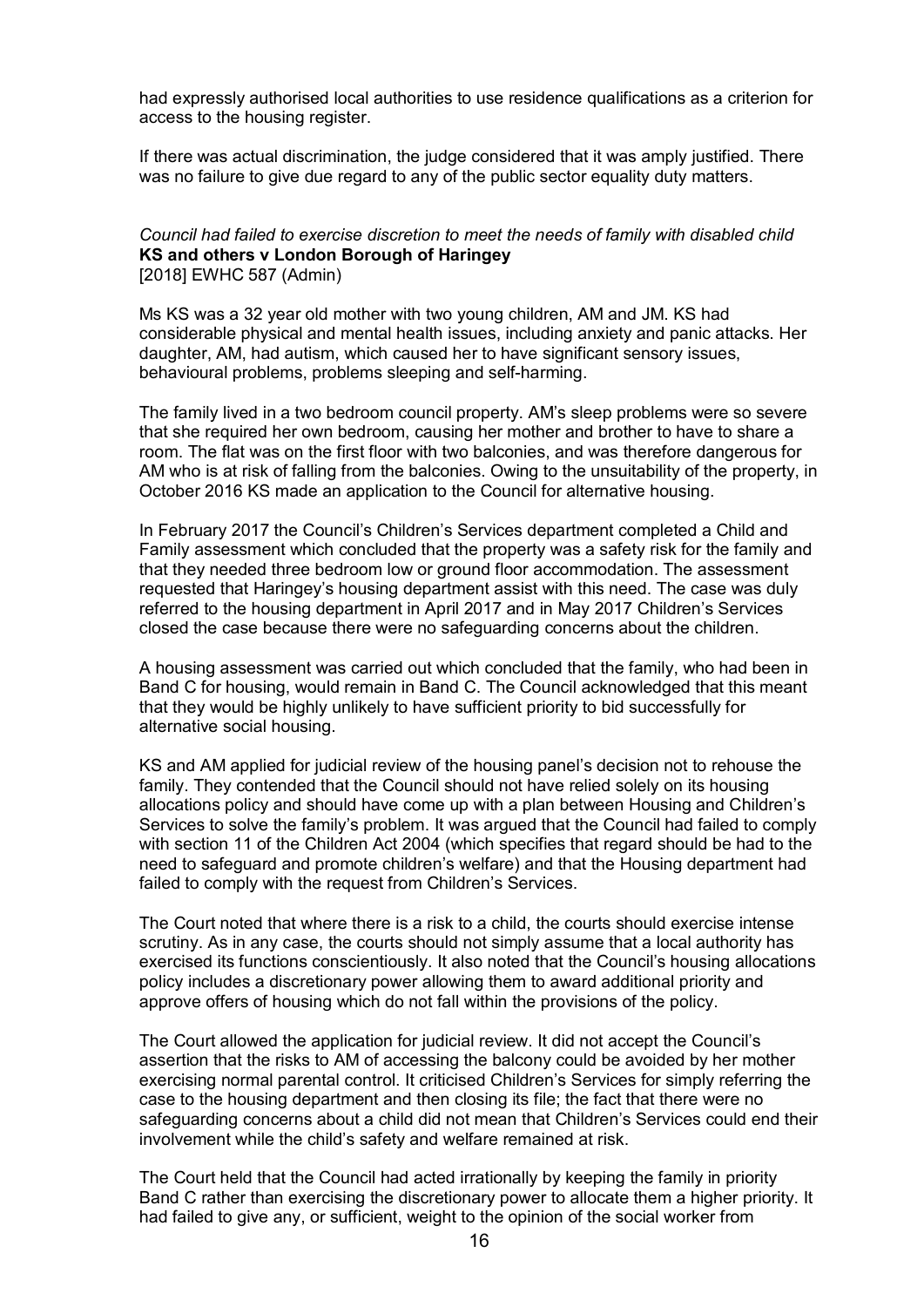children's services about the unsuitability of the property and the need for a larger groundfloor property. The Council's decisions had failed to comply with its obligations under section 11 of the Children Act 2004. Simply stating that regard had been had to the section 11 duty was insufficient, it had to be clear that the duty had in fact and in substance been adhered to.

The Court therefore ordered that the Council put in place a plan to meet the unaddressed needs of the family and that it reassess and reconsider the need to rehouse the family, as requested by Children's Services.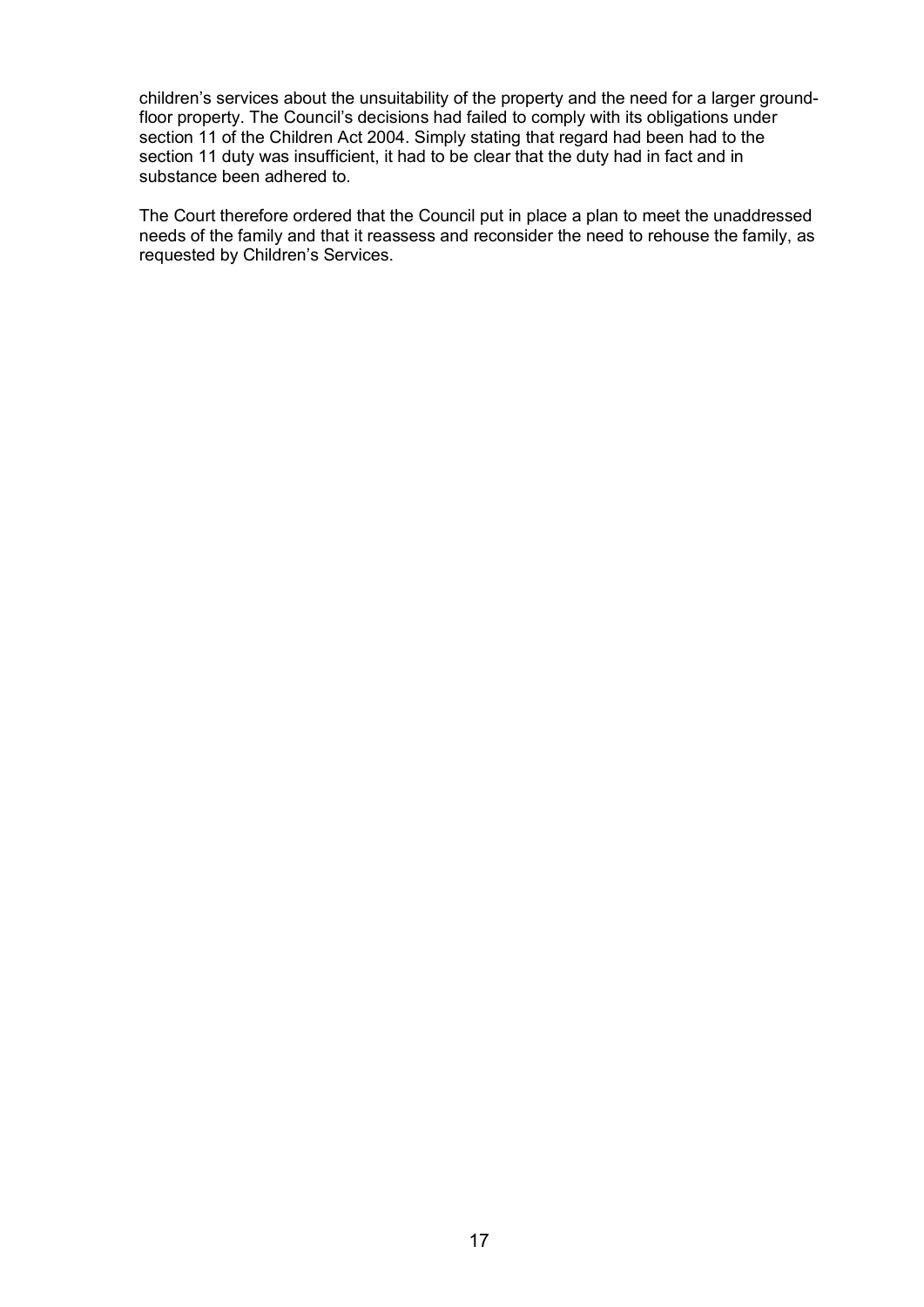# **4 The Homelessness Reduction Act 2017**

# **Introduction**

The Homelessness Reduction Act came into force on **3 April 2018**, with the exception of section 10 (duty of public authorities to refer cases to local housing authority), which came into effect on **1 October 2018**.

The **Homelessness Reduction Act 2017 (Commencement and Transitional and Savings Provisions) Regulations 2018** S.I. 2018/167 provide that the new duties under the 2017 Act do not apply to an application for assistance made under Part VII of the Housing Act 1996 before 3 April 2018, or to a section 202 review requested before the same date.

The new Homelessness Code of Guidance was published, after a consultation period, in February 2018.

The Act has made the most substantial changes to the homelessness legislation since the original Housing (Homeless Persons) Act was enacted in 1977. It places duties on local housing authorities to intervene at earlier stages in order to prevent homelessness and to take reasonable steps to help those who become homeless to secure accommodation. Its main purpose is to ensure that everyone who approaches a local authority because they are either facing homelessness or actually homeless should receive some assistance, whether they are in priority need or not, and irrespective of whether they may be considered intentionally homeless.

There are three major new duties in the Act, namely:

- duty to assess all eligible applicants' cases and agree a plan
- duty to take reasonable steps to prevent homelessness
- duty to relieve homelessness by helping the applicant to secure accommodation

# **A Duty to assess all eligible applicants' cases and agree a plan**

The HRA 2017 inserts a new duty (section 189A) into the 1996 Act. If they are satisfied that an applicant is homeless or threatened with homelessness, and eligible for assistance, local housing authorities are required to carry out an assessment. The assessment must look at the circumstances that caused the applicant's homelessness or threatened homelessness, their housing needs and the support they need to be able to have and retain suitable accommodation.

Following the assessment, the authority must work with the applicant to agree the actions to be taken by both parties to ensure the applicant has and is able to retain suitable accommodation.

### **The assessment process**

- Following the assessment, the authority must try to agree with the applicant
	- o any steps which s/he is to be required to take for the purposes of securing that s/he has and can retain suitable accommodation; and
	- o the steps the authority are to take for those purposes.

[s.189A(4), HA 1996]

 If the authority and the applicant cannot reach an agreement, the authority must record in writing—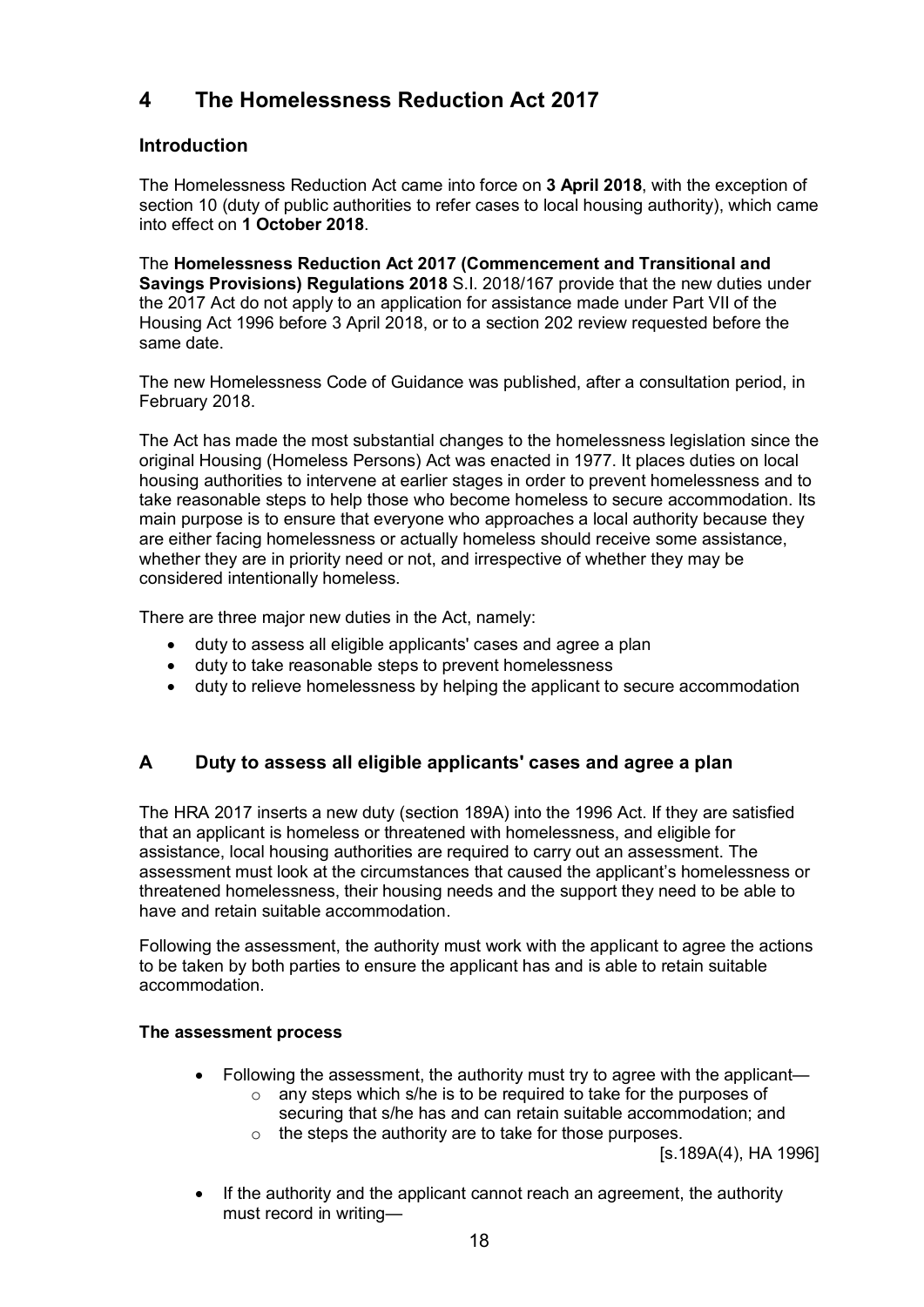- $\circ$  why they could not agree.
- $\circ$  any steps the authority consider it would be reasonable to require the applicant to take for the above purposes; and
- o the steps the authority are to take for those purposes.

[s.189A(6), HA 1996]

 The authority may include in the written record any advice that the authority consider appropriate (including any steps the authority consider it would be a good idea for the applicant to take but which s/he should not be required to take).

[s.189A(7), HA 1996]

- While the prevention duty continues, the authority must keep under review o their assessment of the applicant's case, and
	- o the appropriateness of any agreement reached under s.189A(4) or steps recorded under s.189A(6) (above)

[s.189A(9), HA 1996]

# **B Duty to prevent homelessness**

Section 4 HRA 2017 substitutes a new section 195, which requires authorities to take reasonable steps to help to prevent homelessness for any eligible household threatened with homelessness.

S.4(2) places local housing authorities under a duty to take reasonable steps to help the applicant to secure that accommodation does not stop being available for their occupation. The steps to be taken should be informed by the assessment and the personalised plan. Examples of the type of steps a local housing authority might take include advice on defending a claim for possession, where appropriate, or mediation to help keep families together. It may extend to providing a security deposit enabling the household to secure alternative accommodation.

### **Notice to end the prevention duty**

If the authority consider that the prevention duty has come to an end, it may give notice to the applicant (s.195(5)). The notice must:

- specify which of the circumstances governing termination (below) apply, and
- inform the applicant of his/her right to request a review of the authority's decision to bring the duty to an end and of the time within which such a request must be made.

[s.195(7), HA 1996]

#### **Termination of the prevention duty**

The authority may bring the prevention duty to an end where it is satisfied that:

- the applicant has— (i) suitable accommodation available for occupation, and (ii) a reasonable prospect of having suitable accommodation available for occupation for at least 6 months;
- 56 days have passed and the authority have complied with their prevention duty (whether or not the applicant is still threatened with homelessness);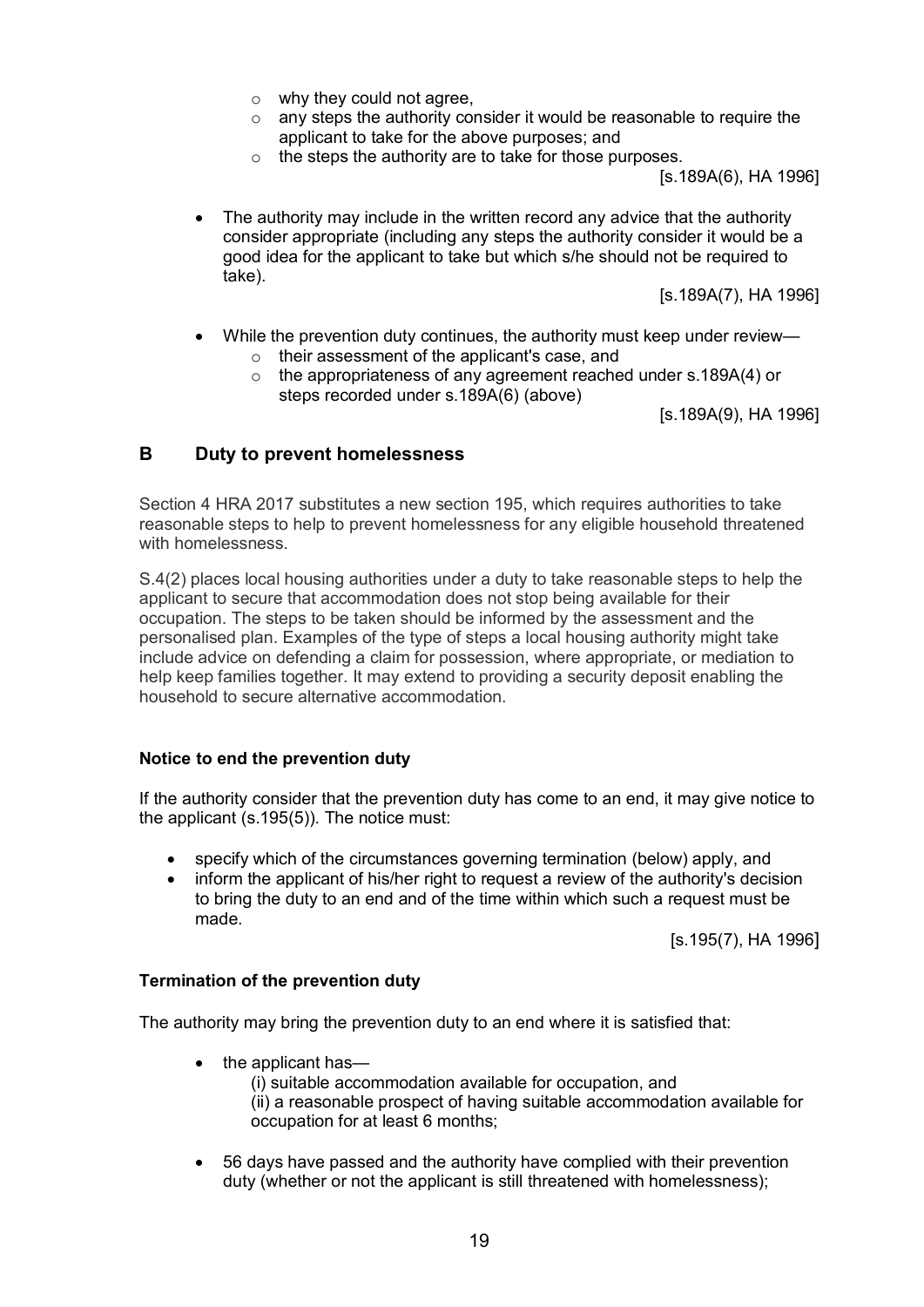- the applicant has become homeless;
- the applicant has refused an offer of suitable accommodation and, on the date of refusal, there was a reasonable prospect that suitable accommodation would be available for occupation by the applicant for at least 6 months;
- the applicant has become homeless intentionally from any accommodation that has been made available to him/her under this duty;
- the applicant is no longer eligible for assistance, or
- the applicant has withdrawn his/her application. [s.195(8), HA 1996, inserted by s.4(2), HRA 2017]

The prevention duty can also be brought to an end on account of the applicant's deliberate and unreasonable refusal to co-operate: s.195(10), HA 1996..

If the applicant has no local connection with the authority, it can refer the relief duty to another authority with which the applicant does have a connection (unless he or she would run the risk of violence in the second authority's area): see section I below.

# **C Duty to relieve homelessnss**

The relief duty takes the fom of a new s.189B, HA 1996:

#### *189B Initial duty owed to all eligible persons who are homeless*

*(1) This section applies where the local housing authority are satisfied that an applicant is—*

*(a) homeless, and (b) eligible for assistance.*

*(2) Unless the authority refer the application to another local housing authority in* 

*England (see section 198(A1)), the authority must take reasonable steps to help the applicant to secure that suitable accommodation becomes available for the applicant's occupation for at least—*

*(a) 6 months, or*

*(b) such longer period not exceeding 12 months as may be prescribed.*

*(3) In deciding what steps they are to take, the authority must have regard to their assessment of the applicant's case under section 189A.*

*…*

### **How long does the relief duty last?**

Where the authority—

(a) are satisfied that the applicant has a priority need, and

(b) are not satisfied that the applicant became homeless intentionally,

(ie, where the applicant qualifies for the `main' housing duty under s.193), the duty comes to an end automatically after **56 days.**

[s.189B (4), HA 1996, inserted by s.5(2), HRA 2017]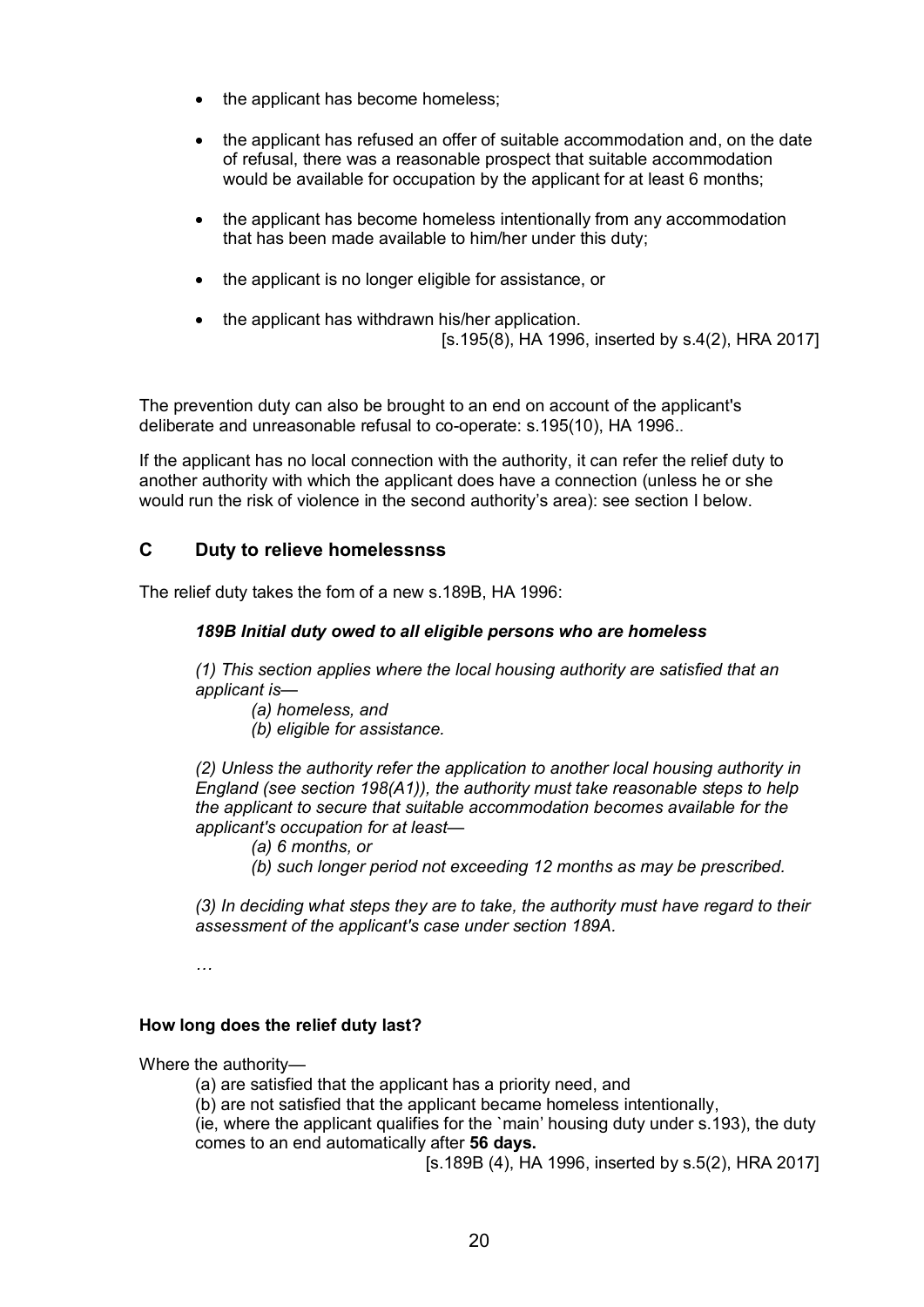### **Notice to end the relief duty**

In addition to automatic termination after 56 days where the main s.193 duty is owed (as above), if the authority consider that the relief duty has come to an end, it may give notice to the applicant to terminate the duty. The notice must:

- specify which of the circumstances in s.189B(7) (below) applies, and
- inform the applicant of his/her right to request a review of the authority's decision to bring the duty to an end and of the time within which such a request must be made.

[s.189B(5), HA 1996]

### **Termination of the relief duty**

The authority may bring the relief duty to an end where they are satisfied that:

- the authority have complied with the relief duty and the period of 56 days has ended (whether or not the applicant has secured accommodation),
- $\bullet$  the applicant has
	- o suitable accommodation available for occupation, and
	- $\circ$  a reasonable prospect of having suitable accommodation available for occupation for at least 6 months;
- the applicant has refused an offer of suitable accommodation where there was a reasonable prospect that suitable accommodation would be available for occupation by the applicant for at least 6 months;
- the applicant has become homeless intentionally from any accommodation that has been made available to him/her under this duty;
- the applicant is no longer eligible for assistance, or
- the applicant has withdrawn his/her application.

[s.189B(7), HA 1996]

The relief duty may also be brought to an end under

(a) section 193A (refusal of final accommodation offer or final Part 6 offer at the relief stage), or

(b) sections 193B and 193C (deliberate and unreasonable refusal to co-operate)." [see section J below]

[s.189B(9), HA 1996; and see section 7, HRA 2017]

# **D Duty to provide interim accommodation**

The duty to provide interim accommodation under section 188 remains broadly the same, although the section is amended by s.5(4) HRA 2017.

Section 188(1) now reads:

*(1) If the local housing authority have reason to believe that an applicant may be homeless, eligible for assistance and have a priority need, they must secure that accommodation is available for the applicant's occupation.*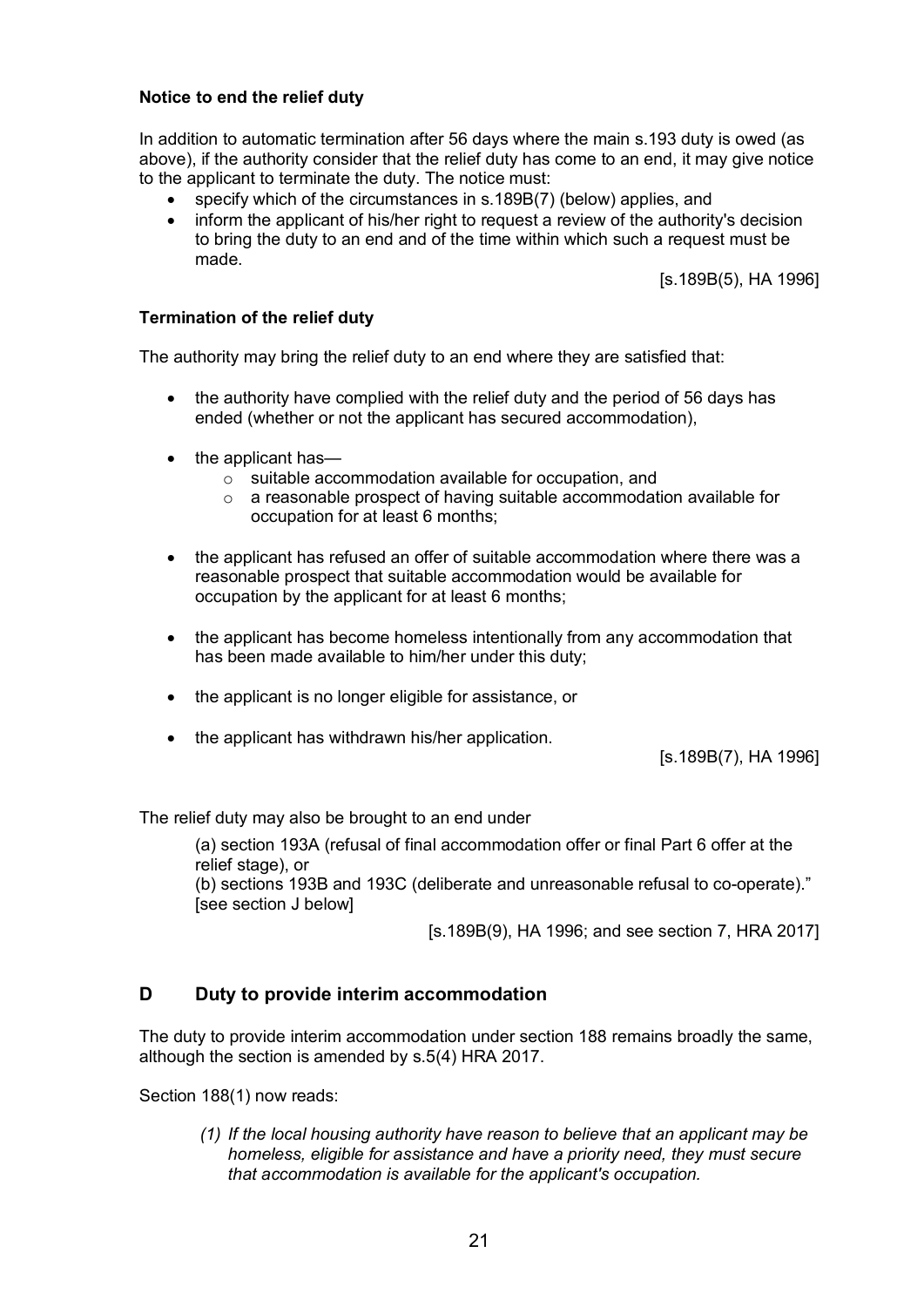## *No priority need*

Where the authority conclude their inquiries under s.184 and decide that the applicant does not have a priority need, the s.188 duty comes to an end—

- when the authority notify the applicant of their decision that they do not owe him/her the relief duty, or
- otherwise, when the authority notify the applicant of their decision that, upon the relief duty coming to an end, they do not owe him/her any duty under section 190 or 193 [ie, that they have made an adverse s.184 decision]

[s.188(1ZA), HA 1996]

# *Priority need cases*

In priority need cases, the s.188 duty comes to an end *upon the later of*—

- the relief duty coming to an end or the authority notifying the applicant that they have decided that they do not owe him/her the relief duty, and
- $\blacksquare$  the authority notifying the applicant of their decision as to what other duty (if any) they owe to him/her upon the relief duty coming to an end [ie their s.184 decision as to whether they owe the main housing duty or not]. [s.188(1ZB), HA 1996]

# *Continuation of the interim accommodation duty pending review of suitability*

 $\triangleright$  Where the applicant requests a review under section 202 of the authority's decision as to the suitability of accommodation offered to the applicant by way of a final accommodation offer or a final Part 6 offer (under s.193A: see below), the relief duty is not to be taken to have come to an end until the decision on the review has been notified to the applicant (and therefore the s.188 duty to provide interim accommodation continues until the review decision).

[s.188(2A), HA 1996]

 $\geq$  Otherwise, the s.188 duty under this section comes to an end as indicated above, regardless of any review requested by the applicant under section 202.

But the authority **may** secure that accommodation is available for the applicant's occupation pending a decision on review.

[s.188(3), HA 1996]

# **E The main housing duty**

**Section 193** (the `main' or `full' homelessness duty owed to persons with priority need who are not homeless intentionally), is amended so that it will only apply if the relief duty under section 189B(2) has come to an end. (s.193(1), substituted by 5(7), HRA 2017).

# **F Duties to the intentionally homeless**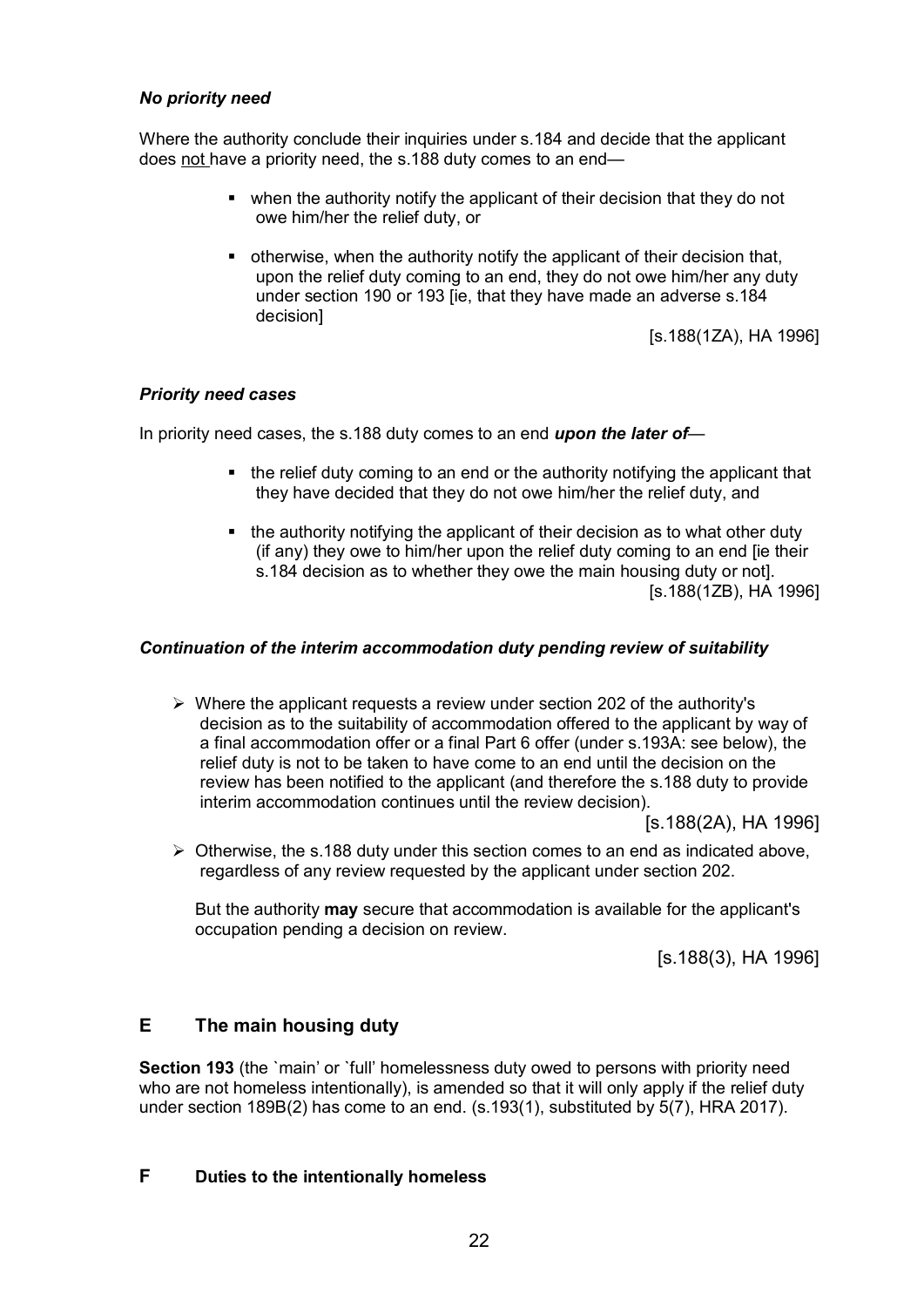Section 190(1) (duties to persons becoming homeless intentionally) is amended so that it will only apply if the authority's duty to the applicant under section 189B(2) has come to an end. (s.5(5), HRA 2017).

Section 190(4) HA 1996 now provides:

*(4) In deciding what advice and assistance is to be provided under this section, the authority must have regard to their assessment of the applicant's case under section 189A.*

# **G Local connection and the relief duty**

S.5(8) HRA 2017 inserts a new section 198(A1), as follows:

*(A1) If the local housing authority would be subject to the duty under section 189B (initial duty owed to all eligible persons who are homeless) but consider that the conditions are met for referral of the case to another local housing authority in England, they may notify that other authority of their opinion.*

### **Referral of the relief duty to another authority on grounds of local connection**

The procedure for referring an applicant to another authority at the relief stage is set out in new s.199A HA 1996, inserted by s.5(9), HRA 1996. This section provides:

## *199A Duties to the applicant whose case is considered for referral or referred under section 198(A1)*

*(1) Where a local housing authority ("the notifying authority") notify an applicant that they intend to notify or have notified another local housing authority in England ("the notified authority") under section 198(A1) of their opinion that the conditions are met for referral of the applicant's case to the notified authority, the notifying authority—*

*(a) cease to be subject to any duty under section 188 (interim duty to accommodate in case of apparent priority need), and (b) are not subject to the duty under section 189B (initial duty owed to all eligible persons who are homeless).*

*(1) But, if the notifying authority have reason to believe that the applicant may have a priority need, they must secure that accommodation is available for occupation by the applicant until the applicant is notified of the decision as to whether the conditions for referral of the applicant's case are met. …*

The procedure following the notification by Authority 1 to Authority 2 is as follows:

 $\triangleright$  When it has been decided whether the conditions for referral are met, the notifying authority must give notice of the decision and the reasons for it to the applicant. The notice must also inform the applicant of his/her right to request a review of the decision and of the time limit for making such a request. [new s.199A(3), HA 1996]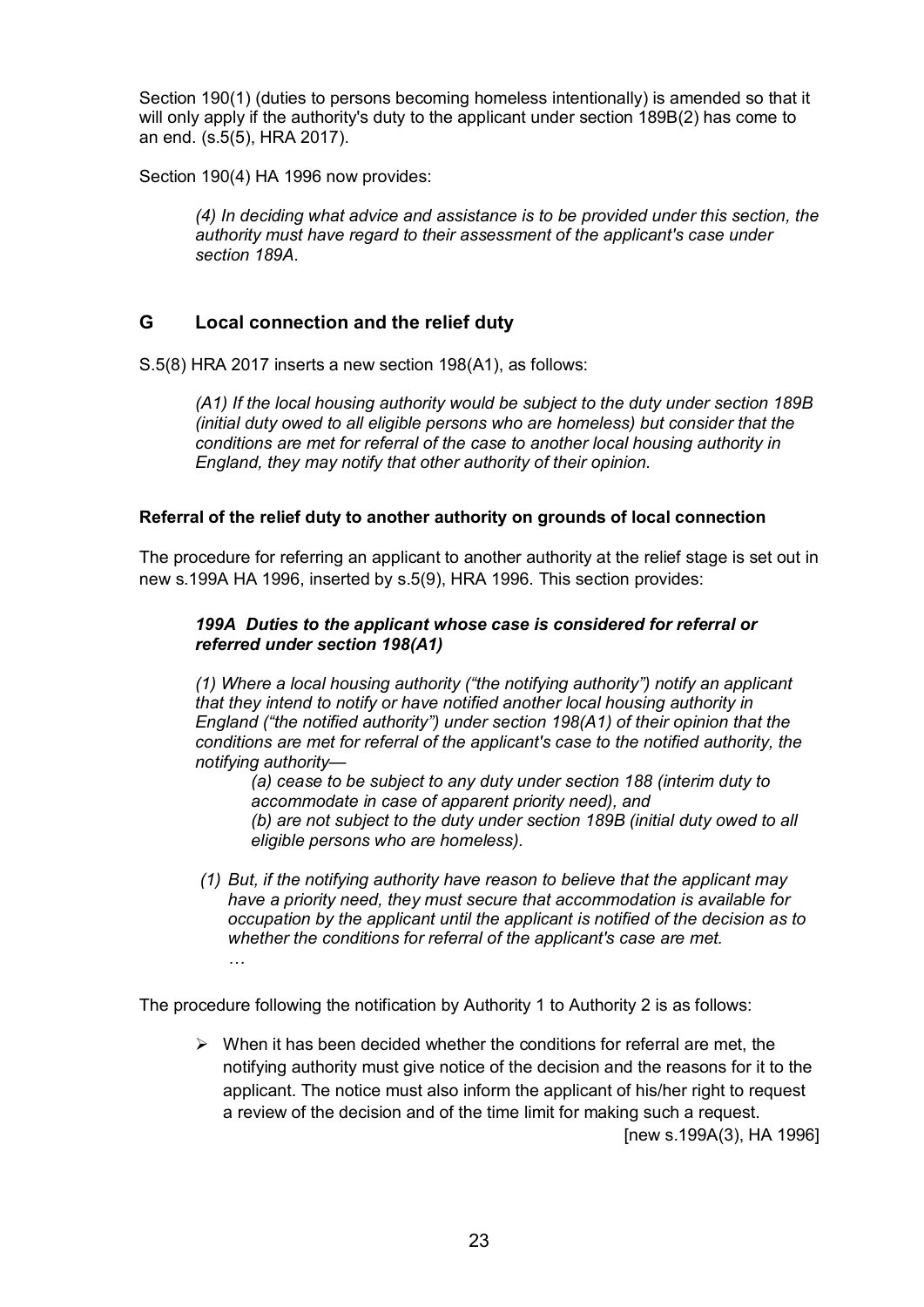If it is decided that *there are no grounds for a referral*, the original (notifying) authority are subject to the relief duty, and the 56 day period begins to run from the date of notification.

In that event, where the authority have reason to believe that the applicant may have a priority need, they must provide interim accommodation until the relief duty comes to an end, or the authority decide what other duty (if any) they owe to the applicant, whichever is the later.

[new s.199A(4), HA 1996]

 $\triangleright$  If it is decided that *there are grounds for referral*, the applicant is to be treated as having made an application to the notified authority. In that event, the notifying authority will owe no duties to the applicant.

The notifying authority must give to the notified authority copies of any assessment of the applicant's case which it has done. Where the notifying authority have made a decision as to whether the applicant is eligible for assistance, is homeless or became homeless intentionally, the notified authority may only come to a different decision if they are satisfied that—

- (i) the applicant's circumstances have changed, or further information has come to light, since the notifying authority made their decision, and
- (ii) that change in circumstances, or further information, justifies the notified authority coming to a different decision and

[new s.199A(4), HA 1996]

 $\triangleright$  Where the notifying authority seeks to terminate its interim accommodation duty under s.199A(2) or (4), the duty ends even if even if the applicant requests a review of the authority's decision which has led to the interim duty being terminated . However, the authority may provide accommodation for the applicant pending the review decision.

[new s.199A(5), HA 1996]

There is no right of review of the decision to make a local connection referral of the relief duty at initial notification stage. But there **is** a right of review of the decision at second notification stage as to whether the conditions for referral are met. See Code, para 10.56:

*10.56 Applicants have the right to request a review of various decisions relating to local connection and referrals. Under section 202(1)(c), an applicant is able to request a review of a housing authority's decision to notify another housing authority that the conditions for referral are met where the main housing duty is owed (notice a – see 10.39). Applicants cannot request a review of the equivalent section 198(A1) decision at the relief stage. Applicants have a right to request a review of the decision on whether the conditions for referral are met at both the stage of the relief duty or main housing duty under section 202(1)(e) (notice b – see 10.39).*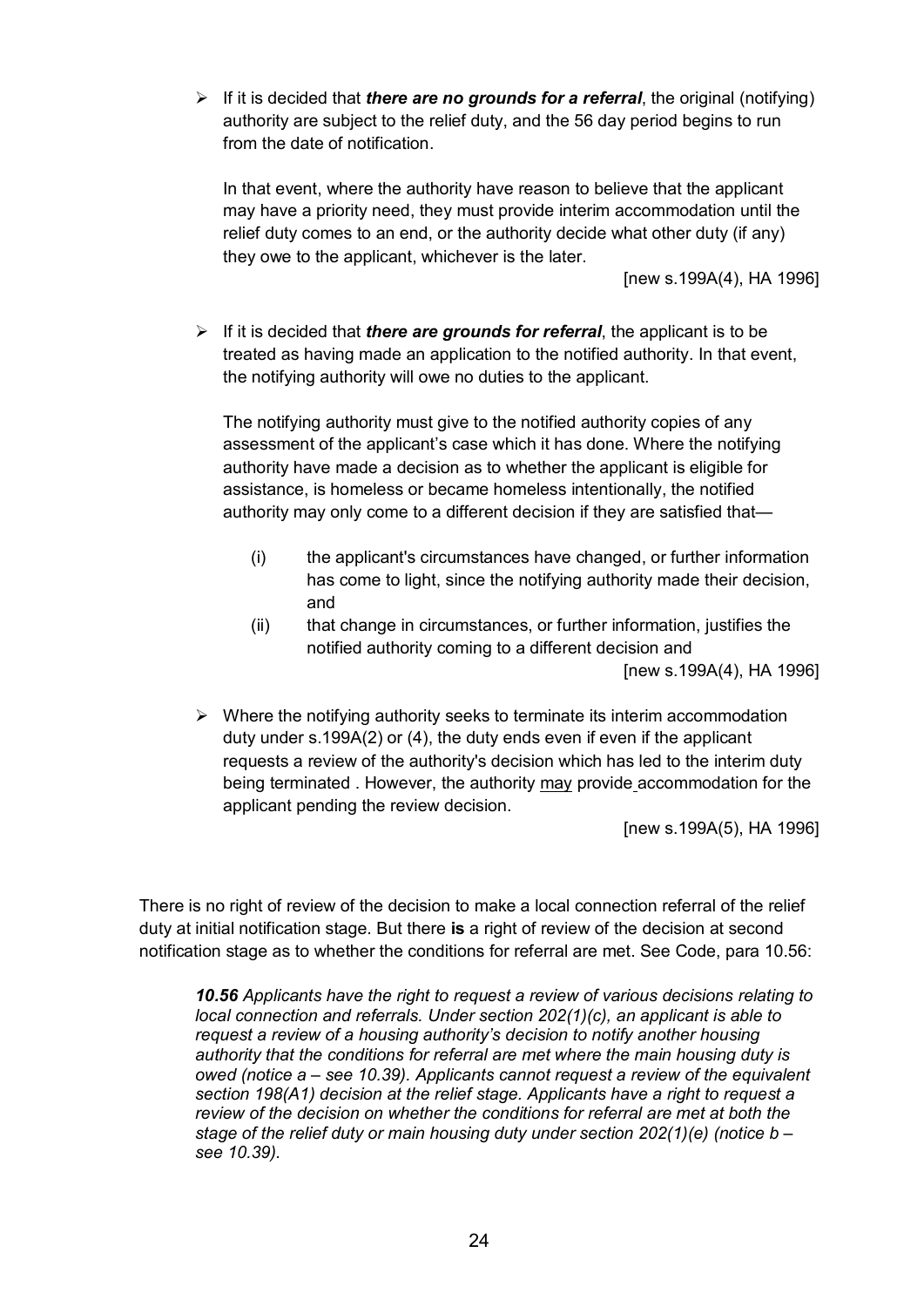Authorities cannot refer the prevention duty on grounds of local connection, only the relief duty. Where the relief duty is referred, the authority must provide copies of the assessment. If there is a PHP (presumably from the prevention stage), the authority should also forward that, but it appears that this is subject to the applicant's consent.

*11.28 Housing authorities must take reasonable steps to prevent homelessness whether or not the applicant has a local connection with their area. If the applicant is actually homeless the authority may refer them to another authority where they have a local connection, and must provide copies of the assessment, and any revisions to it that have been notified to the applicant, as part of the referral arrangement. If the housing authority has agreed a personalised housing plan with the applicant they should also forward the plan to the notified authority if it has relevance, and with the applicant's consent.* 

# **Referral of the main duty to another authority on grounds of local connection**

Where an authority does not refer the relief duty to another authority, and goes on to accept the main homelessness duty under s.193(2), it may still refer the household at that stage to another authority under s.198(1). The procedure is still governed by s.200, but the referral may not be made until the relief duty has come to an end.

[s.200(1A) inserted by s.5(10), HRA 2017]

# **H Deliberate and unreasonable refusal to co-operate**

Section 7 HRA 2017 inserts three new sections, 193A, 193B and 193C, into HA 1996. S.193A sets out the consequences if an applicant refuses, at the relief stage, a suitable final accommodation offer in the private rented sector or an allocation of social housing (a Part 6 offer). Ss.193B and 193C set out the consequences if an applicant deliberately and unreasonably refuses to take any steps set out in the personalised plan.

### **Section 193A: Consequences of refusal of final accommodation offer or final Part 6 offer at the relief stage**

This section applies where an authority owe a duty to an applicant under section 189B(2) (the relief duty) and the applicant,

> • having been informed of the consequences of refusal and of his/her right to request a review of the suitability of the accommodation,

### refuses either a *final accommodation offer* or a *final Part 6 offer*.

[s.193A(1), HA 1996]

- $\triangleright$  A "final accommodation offer" is
	- an offer of an assured shorthold tenancy made by a private landlord to the applicant,
	- made, with the approval of the authority, in pursuance of arrangements made by the authority in the discharge of the relief duty, and
	- the tenancy being offered is a fixed term assured shorthold tenancy for a period of at least 6 months.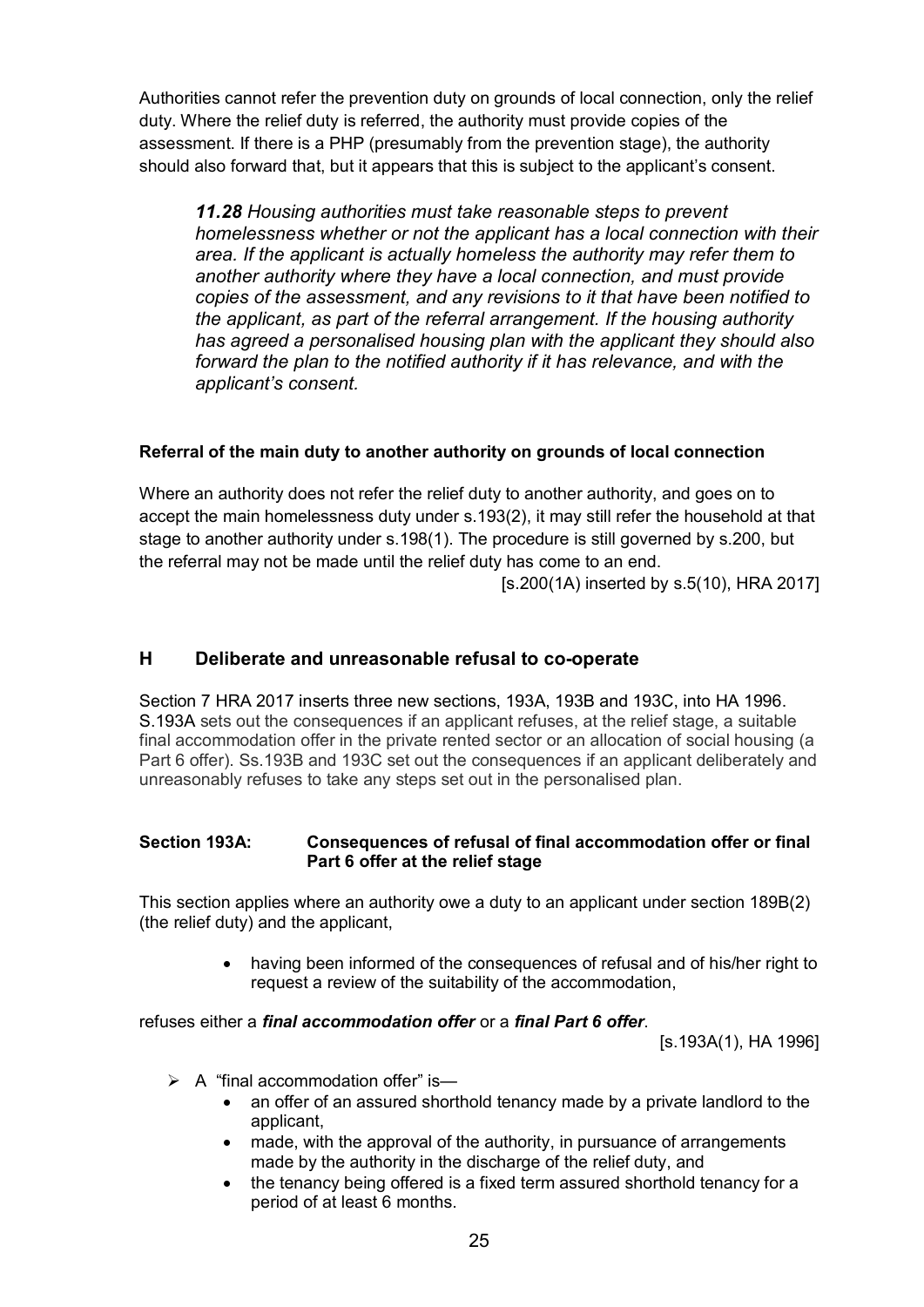- $\triangleright$  An offer is a "final Part 6 offer" if it is an offer of accommodation under Part 6 (ie, under the authority's allocation scheme) that—
	- is made in writing by the authority in the discharge of the relief duty, and
	- states that it is a final offer for the purposes of section 193A..

[s.193A(5), HA 1996]

 $\triangleright$  In these circumstances, the authority's duty to the applicant under section 189B(2) (relief duty) comes to an end, and the applicant does not qualify for the main housing duty under s.193.

[s.193A(2) and (3), HA 1996]

 $\triangleright$  See section M below for the enhanced suitability standard which applies to final accommodation offers.

### **Section 193B: Deliberate and unreasonable refusal to co-operate**

Where an authority owe a duty to an applicant under section 189B(2) (relief) or 195(2) (prevention), they may give notice to the applicant under s.193B(2) that they consider that the applicant has deliberately and unreasonably refused to take any step—

- that the applicant agreed to take (under s.189A(4)), or
- that was recorded by the authority as being a reasonable step for the applicant to take (under s.189A(6)).

[s.193B(2), HA 1996]

- $\triangleright$  A s.193B(2) notice must
	- explain why the authority are giving the notice and its effect, and
	- inform the applicant that s/he has a right to request a review of the authority's decision to give the notice and of the time limit for making the review request.

[s.193B(3), HA 1996]

- $\triangleright$  Before giving a s.193B notice to the applicant, the authority must ensure that
	- the authority have given a "relevant warning" to the applicant, and
	- a reasonable period has elapsed since the warning was given.

[s.193B(4), HA 1996]

- $\triangleright$  A "relevant warning" means a prior notice—
	- given by the authority to the applicant after the applicant has deliberately and unreasonably refused to take any of the steps mentioned above
	- that warns the applicant that, if s/he deliberately and unreasonably refuses to take any such step after receiving the notice, the authority intend to give the further notice under s.193B(2)
	- that explains the consequences of such a notice being given to the applicant.

[s.193B(5), HA 1996]

#### *What amounts to a "deliberate and unreasonable refusal to co-operate"?*

S.193B(6) provides that, in deciding whether a refusal by the applicant is unreasonable, the authority must have regard to the particular circumstances and needs of the applicant (whether identified in the authority's assessment of the applicant's case under section 189A or not).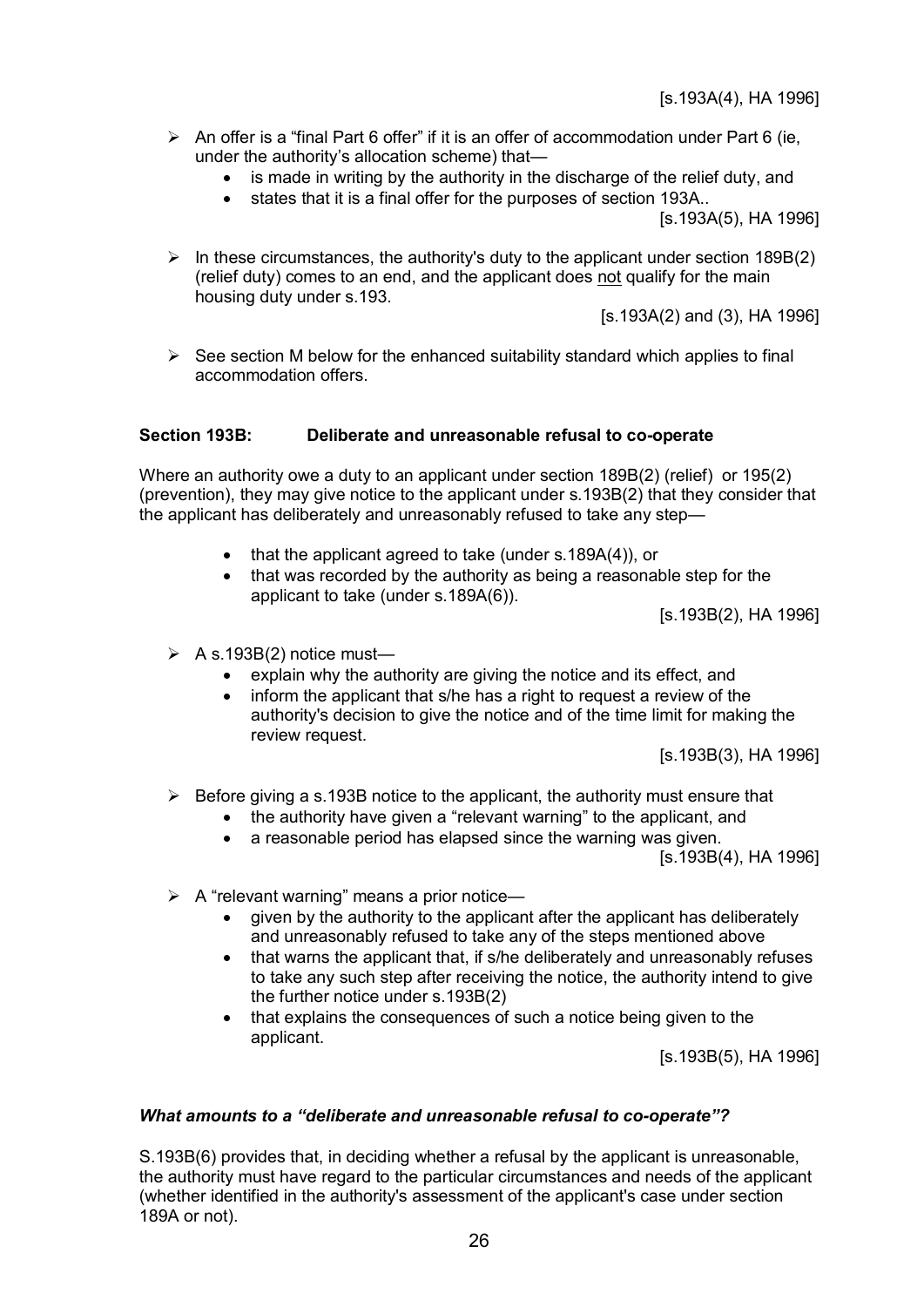### *Procedure for serving notices under s.193B*

Reg 1 of the **Homelessness (Review Procedure etc.) Regulations 2018** requires every authority to determine their procedure to be followed in connection with notices under section 193B(2).

Reg 2 provides that a decision to give a notice under section 193B(2) must be —

- (a) made by an officer of that local housing authority, and
- (b) authorised by an "appropriate person", who must be a person of at least equivalent seniority to the first officer and who
	- $\triangleright$  is of at least equivalent seniority to him/her;
	- $\triangleright$  works for that local housing authority or another department of the same authority; and
	- $\triangleright$  was not involved in the decision to give the notice.

### **Section 193C: Consequences of a s.193B `refusal to co-operate' notice**

Section 193C deals with the consequences of a notice stating that the applicant has "deliberately and unreasonably refused to co-operate" under section 193B(2). Those consequences are:

 The authority's prevention and/or relief duties under section 189B(2) or 195(2) come to an end.

[s.193C (2), HA 1996]

- Where the authority are satisfied that the applicant is homeless, eligible for assistance and has a priority need, and not homeless intentionally, section 193 (the main housing duty) will not apply, but the authority is subject to a limited duty under s.193C(4) to secure that accommodation is available for the applicant. [s.193C(4), HA 1996]
- The limited duty under s.193C(4) is discharged if the applicant, having been informed of the possible consequences of refusal or acceptance and of his/her right to request a review of the suitability of the accommodation, refuses or accepts
	- a final accommodation offer, or
	- a final Part 6 offer.

[s.193B(6), HA 1996]

- $\triangleright$  The authority will also cease to be subject to the s.193C(4) duty if the applicant—
	- ceases to be eligible for assistance;
	- becomes homeless intentionally from accommodation made available for his/her occupation;
	- accepts an offer of an assured tenancy from a private landlord; or
	- otherwise voluntarily ceases to occupy, as the applicant's only or principal home, the accommodation made available for his/her occupation.

[new s.193B(5), HA 1996]

• The authority may not approve a final accommodation offer, or make a final Part 6 offer, unless they are satisfied that the accommodation is suitable for the applicant.

[new s.193B(9), HA 1996]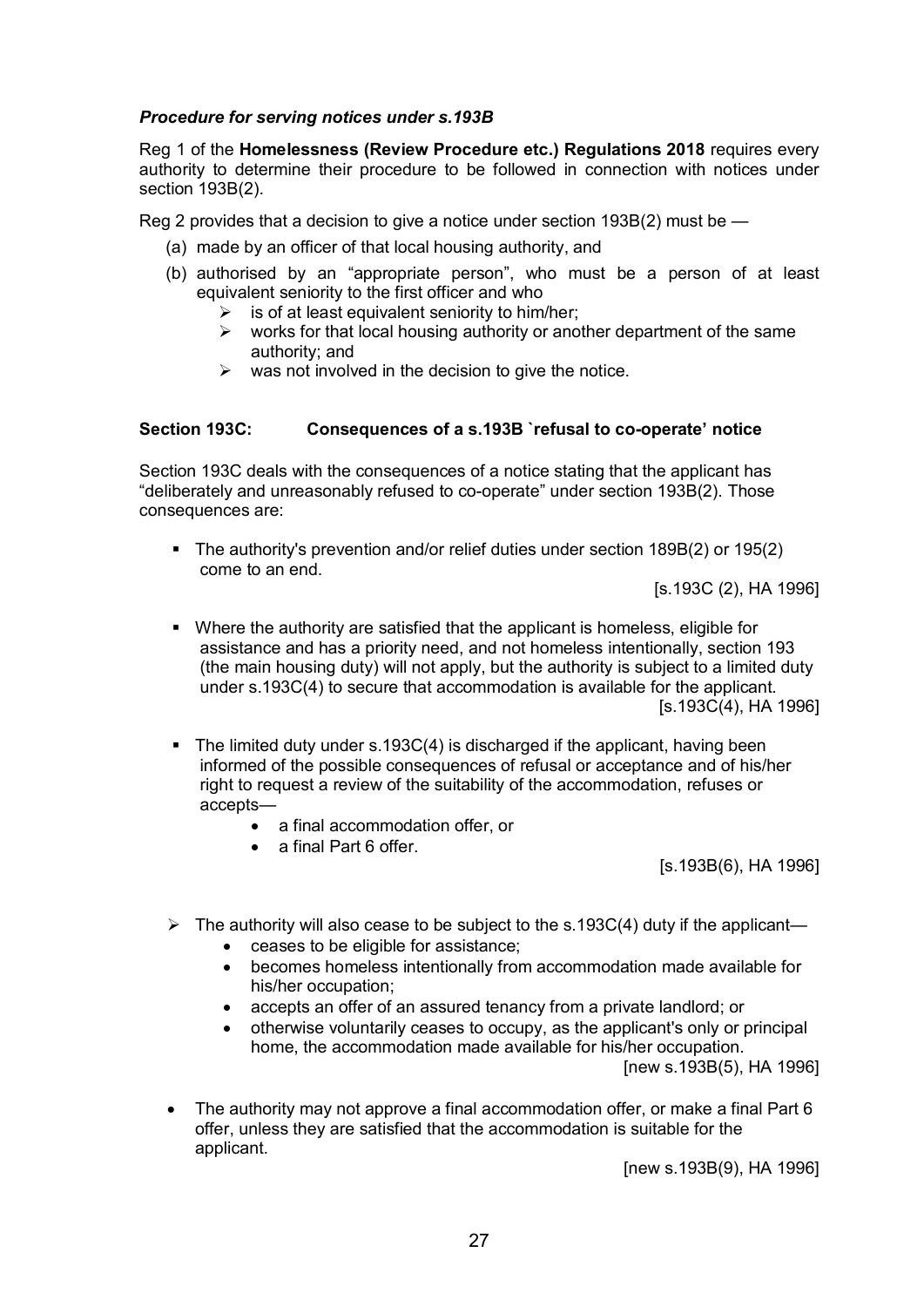$\triangleright$  See Section K below for the enhanced suitability standard which applies to final accommodation offers.

# **I Reviews of decisions made under the new duties**

S.9 HRA 2017 amends section 202 of the Housing Act 1996 to give a right of review of decisions made under the new prevention and relief duties, together with other decisions in relation to refusal of a final accommodation offer and deliberate and unreasonable refusal to co-operate.

In addition to the decisions already within the scope of section 202 reviews, the right of review will extend to the following decisions:

- $\triangleright$  any decision of an authority
	- as to the steps they are to take under s.189B [relief duty], or
	- to give notice of discharge of the relief duty.

[s.202(1)(ba), HA 1996]

 $\triangleright$  any decision of an authority to give notice to the applicant under section 193B(2) [notice given to those who deliberately and unreasonably refuse to cooperate].

[s.202(1)(bb), HA 1996]

- $\triangleright$  any decision of an authority-
	- $\bullet$  as to the steps they are to take under s.195(2) [prevention duty], or
	- to give notice of discharge of the prevention duty.

[s.202(1)(bc), HA 1996]

 $\triangleright$  any decision of an authority as to the suitability of accommodation offered to the applicant by way of a final accommodation offer or a final Part 6 offer (within the meaning of section 193A or 193C).

[s.202(1)(h), HA 1996]

An applicant may request a review of the suitability of the accommodation offered whether or not s/he has accepted the offer.

[s.202(1B), HA 1996]

The **Homelessness (Review Procedure etc.) Regulations 2018** give effect to these changes. These regulations replace the existing Allocation of Housing and Homelessness (Review Procedures) Regulations 1999, which are revoked.

The procedure for carrying out a review remains the same as now, notably:

- $\triangleright$  The authority must notify the applicant that s/he, or someone acting on his/her behalf, may make representations in writing to the authority in connection with the review, and must inform him/her of the procedure to be followed in connection with the review.
- $\triangleright$  The officer making the decision on the review must be someone who was not involved in the original decision, and who is senior to the officer who made the original decision.
- $\triangleright$  The reviewer must consider any representations made by or on behalf of the applicant.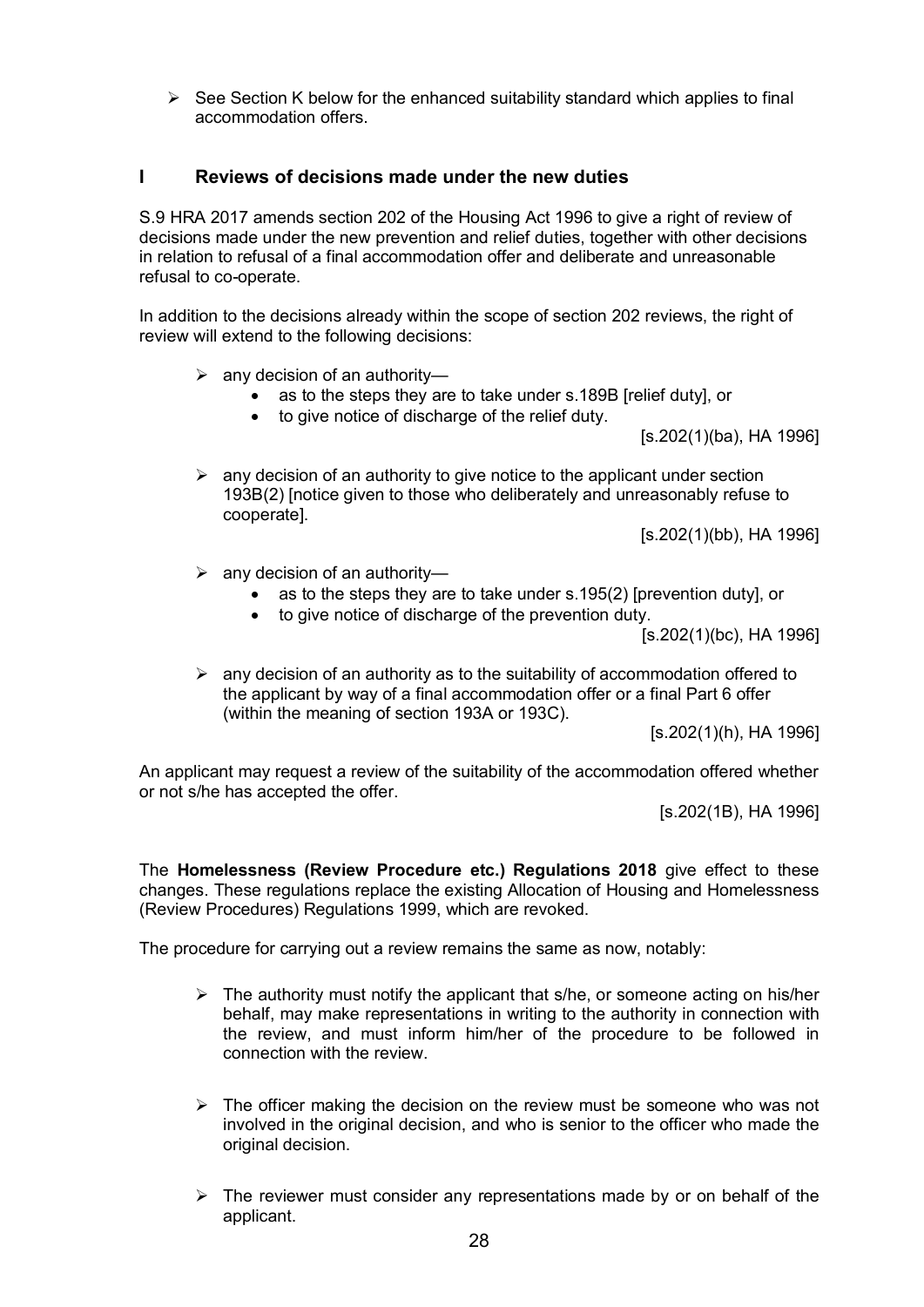- $\triangleright$  Under regulation 7 (which replicates the former reg 8 in the 1999 Regulations), if the reviewer considers that there is a deficiency or irregularity in the original decision, or in the manner in which it was made, but is minded nonetheless to make a decision which is against the interests of the applicant on one or more issues, the reviewer must notify the applicant
	- that the reviewer is so minded and the reasons why, and
	- that A, or someone acting on A's behalf, may make representations to the reviewer orally or in writing, or both orally and in writing.

#### **Time limits on a review**

The periods within which notice of the decision on a review must be given to the applicant in respect of most decisions is still *eight weeks*.

However, the period is shorter where the original decision which is the subject of the review concerns —

- $\triangleright$  the "reasonable steps" which the authority are to take under the Prevention duty or the Relief duty; or
- $\triangleright$  a decision to bring the Prevention duty to an end on any of the grounds specified in s.195(8); or
- $\geq$  a decision to give notice to the applicant under s.193B that s/he has deliberately and unreasonably refused to co-operate, and the effect of that notice is to bring the Prevention duty to an end.

In each of the above cases, the revew must be completed within *three weeks* from the day on which the request for the review was made, or where the applicant makes representations under regulation 7 (see above), from the date on which those representations are received

Where the review concerns whether the conditions for a local connection referral are met and the review is carried out by the notifying authority and the notified authority, the time limit for review is ten weeks from the day on which the request for the review is made,

The time limit for completion of the review may be extended in any case if the reviewer and the applicant agree in writing.

# **J Duty of public authority to refer cases to local housing authority (s.213B)**

Specified public bodies such as prisons, job centres and social services, must notify the local housing authority if they believe that someone may be either homeless or at risk of homelessness, but only with the consent of that person.

Section 213B HA 1996 (inserted by s.10, HRA 2017 with effect from 1 October 2018) applies to all public authorities specified in regulations if they consider that a person in England in respect of whom they exercise functions may be homeless or at risk of becoming homeless. In those circumstances the public authority must ask that person to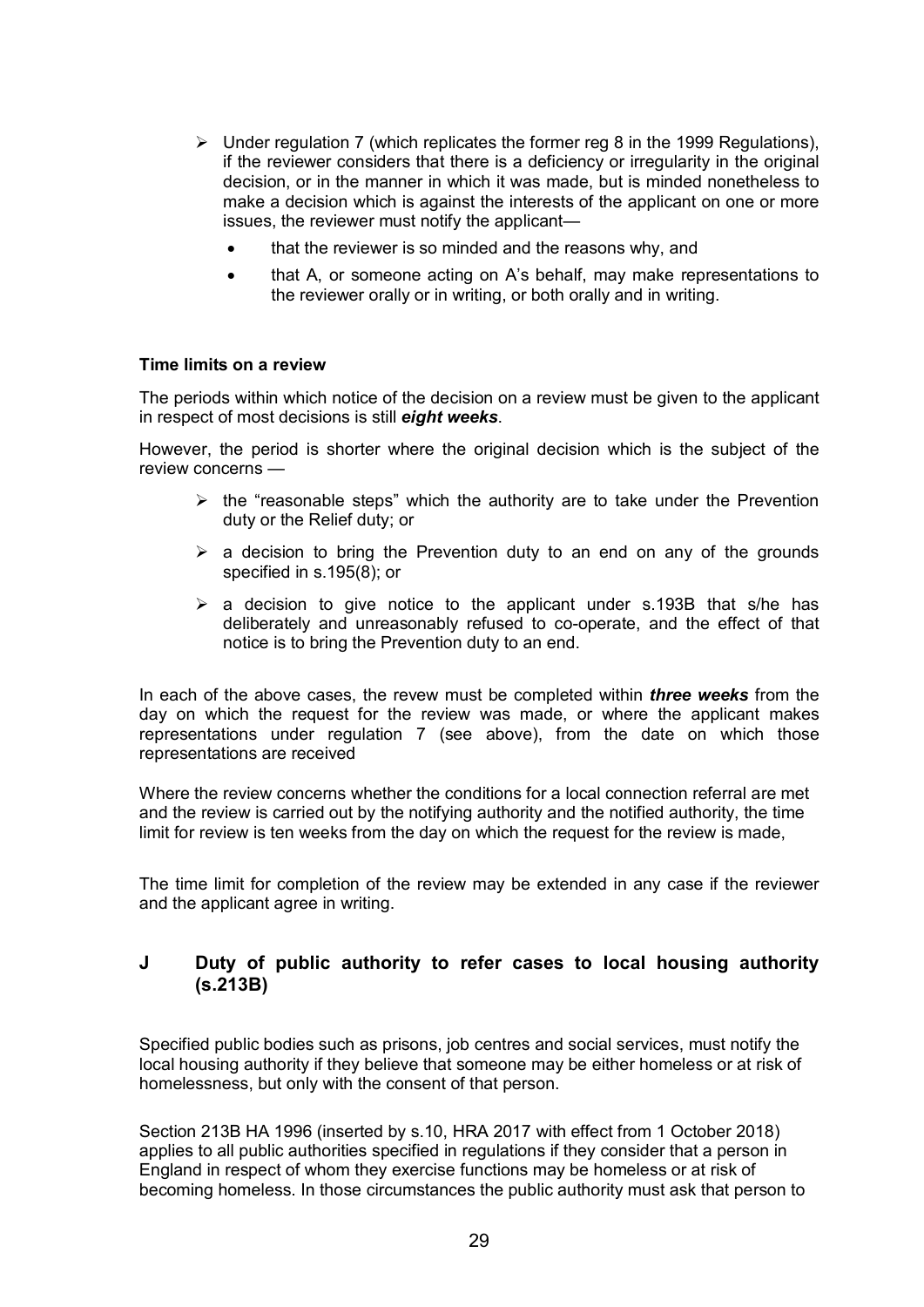agree to a local housing authority being notified and, provided the person agrees, notify that housing authority and provide them with the person's contact details.

 $\triangleright$  The duty applies if a specified public authority considers that a person in relation to whom the authority exercises functions is or may be homeless or threatened with homelessness.

[s.213B(1), HA 1996]

- $\triangleright$  The specified public authority must ask the person to agree to the authority notifying a local housing authority of—
	- their opinion about his/her actual or threatened homelessness, and
	- how s/he may be contacted by the local housing authority.

[s.213B(1), HA 1996]

- $\triangleright$  If the person concerned
	- agrees to the specified public authority making the notification, and
	- identifies a local housing authority in England to which the person would like the notification to be made,

the specified public authority must notify that housing authority of the matters mentioned above.

[s.213B(3), HA 1996]

*A "public authority"* means a person (other than a local housing authority) who has functions of a public nature.

*A "specified public authority"* means a public authority specified, or of a description specified, in regulations made by the Secretary of State.

The public authorities which are subject to the referral duty are set out in the Schedule to the **Homelessness (Review Procedure etc.) Regulations 2018**, as follows:

- prisons
- vouth offender institutions
- secure training centres
- secure colleges
- youth offending teams
- probation services (including community rehabilitation companies)
- Jobcentre Plus
- social service authorities
- emergency departments
- urgent treatment centres
- hospitals in their function of providing inpatient care
- the regular armed forces.

#### *Extracts from the Code of Guidance*

*4.7 It is recommended that housing authorities set up a single point of contact which public authorities can use for submitting referrals. This should be shared with all relevant local agencies and be clearly accessible on the housing authority website for referrals made by public authorities in different districts* 

*4.19 A referral made by a public authority to the housing authority under section 213B will not in itself constitute an application for assistance under Part 7, but housing authorities should always respond to any referral received.*